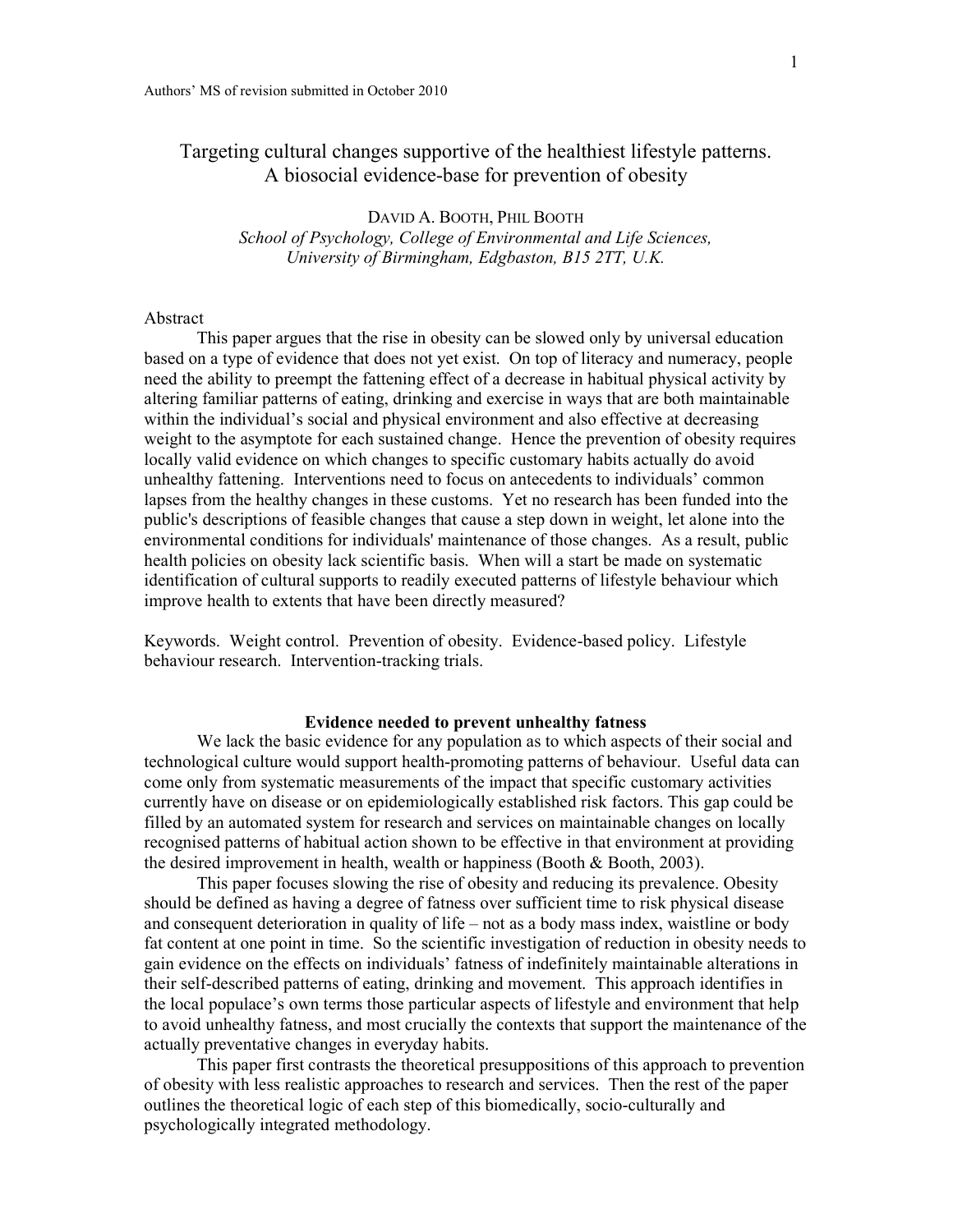# *The enABLE***r/s** *approach to obesity-preventative lifestyles*

 The theory and method of this biosocial approach to weight control have been refined over several decades. A lack of evidence on which particular customary activities keep weight off best was pointed out in the heyday of behaviour modification for obesity (Mahoney, 1975; Booth, Toates & Platt, 1976). The need for such basic scientific data was reiterated to the obesity research community of the time (Booth, 1978, 1980; Booth, Fuller & Lewis, 1981). After refusal of medical research support, work to identify successful and workable customs was started on funds from a health education provider then allowed to attend to its base in experimental science (Lewis & Booth, 1986; Booth, 1988b). After that support ended, a major observational study was spun off food research funds for work then in fashion on rationalisations about eating (Blair *et al.*, 1989; Booth, 1996; Booth *et al*., 2004).

These first successes still did not attract medical, social or biological research support nationally and so the approach was formulated for international collaboration under the acronym for a computational internet system, enABLE*r/s* (Booth, 2002) -- evidencenetworking Application of Better-Living Education, research and services (Figure 1). However, European proposals along these lines were blocked by political considerations. Subsequent medical research proposals have been declined because of the erroneous presupposition that the design to be implemented in enABLE*r* must fit conventional public health research procedures and that clinical qualifications are needed to gather evidence on self-care activities in daily life (Booth *et al.*, 2007). Most recently, the medically reviewed National Prevention Research Initiative in the U.K. took the extraordinary view that such "research will not add greatly to the existing knowledge base." This view has again been comprehensively refuted since in international research on obesity (Baranowski, 2010) and in the dietetics of weight control (Aphramor, 2010).

Clearly there is a longstanding and continuing problem of deficient education in the relevant sciences. This has produced the monstrously unrealistic experimental design of randomised controlled trials (RCTs) of selected outcomes in the everyday lives of members of the public from interventions in the clinic or through other professionally controlled power bases. The mistake of comparing before/after mean differences between groups is not addressed by subgrouping according to patients' preferences or by adding conceptual speculations based on interviews. The simplistic RCT bears no resemblance to the science done on other sorts of system, such as genomics, individual development, the natural environment, engineering or the minds of human beings or laboratory animals. This irrelevance of RCTs to improvements in medical or other service systems has led to the notion of 'complex interventions,' giving up on effective scientific investigation.

The RCT fails to address two key scientific issues. First, the design does not depend on measurements of what each patient does as a result of the delivery of each component of the treatment package (what in psychological science are called "manipulation checks"). Secondly, the processes within the individual's life -- from induced changes in behaviour, physiology or culture, working through to outcomes in medical, social or psychological wellbeing -- are not monitored at the times they actually occur within the period between baseline and final follow-up. Measurements of these causal pathways from culture to wellbeing are the core of the approach that could be implemented in the enABLE research facility.

So far only two studies with substantial similarities in design to Blair *et al.* (1989) have been reported. Both have the key weakness that they tracked behaviour-related measures for only a part of the time between weight baseline and outcome, invalidating causal inferences (S. French, Jeffrey & Murray, 1999; Westenhoefer *et al*., 2003).

Such tracking after prescription of common psychiatric medications has repeatedly shown that improvement is mediated by the drugs' autonomic side-effects, not their modulation of central neurotransmission (Thomson, 1962; Greenberg *et al*., 1994). An analogous fallacy afflicts the supposition that cognitive behaviour modification (CBM) is a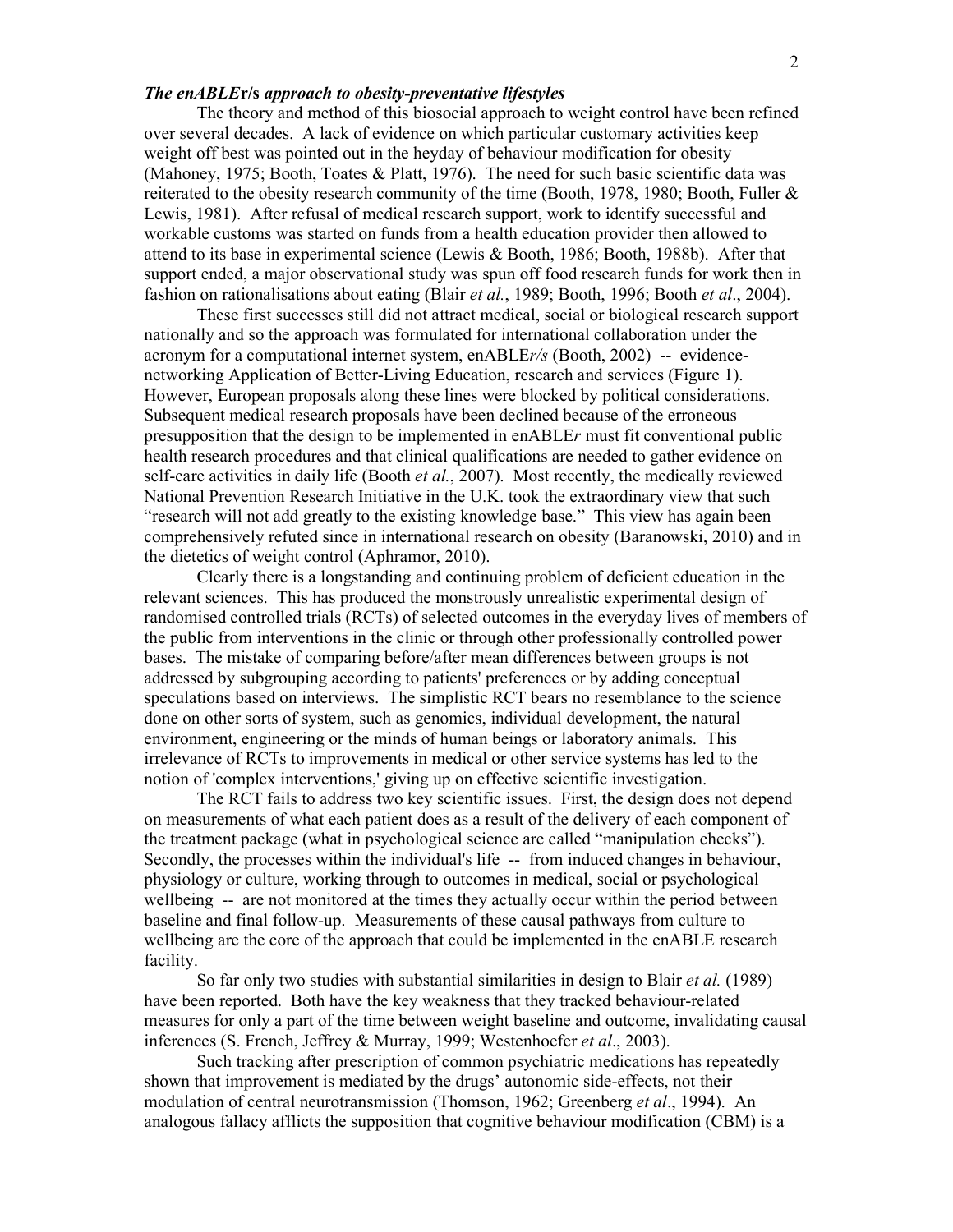treatment of obesity. It is not. The only effective treatment is communication of evidence in the public's words for widely achieved customs which actually do deliver a step reduction in weight. Without this usable knowledge, CBM can do nothing. The role of CBM would be to help a minority to avoid disruption of their evidence-based changes in lifestyle, as follows.

An open trial of group administration of an early form of the enABLE service added CBM for those overweight clients who had emotional problems about their shape and/or their eating habits (Lewis *et al*., 1992). These problems reduce self-esteem in general and selfefficacy at weight control in particular (Blair *et al.*, 1990). When just the leaflets handed out to the groups for enABLE plus CBM were mailed to volunteers with stratified randomisation, the desire to overeat emotionally, actual emotional eating and dietary restraint were all reduced, and weight-control self-efficacy improved (Blair *et al*., 1992). Indeed, that written therapy was no more effective on body weight than just reading and answering the questions on frequencies of 27 patterns of healthy behaviour that were used to monitor both the group who were sent leaflets and the group who received none.

The group who met in classes had the unprecedented outcome of losing further weight after the end of intervention (Lewis *et al*., 1992). The key difference from previous therapy was that they were informed of the causal evidence from the early enABLE research by Blair *et al*. (1989) in their locality with people like them as to which feasible changes in selfdescribed habits did most to reduce weight. As well as implementing more of the evidence after the classes ended, that sort of education enabled members of the group to become 'flexible dieters' (Westenhoefer *et al*., 1999): they could experiment on themselves to find further patterns of behaviour that were feasible to change indefinitely and yielded another step loss in weight.

#### *Failure to prevent re-gain after treatment*

 The best trial thus far of effects of lifestyle counselling on weight control provided no more evidence than its predecessors of impact on the risks of disease from obesity (Diabetes Prevention, 2002). There is no known effect on long-term incidence of morbidity from the observed transient reduction in weight on its own. For many participants, such a trial could be the start, or even just the continuation, of a lifetime of cycles of reduction in weight and failure to keep the weight off ('yo-yo dieting'), potentially damaging to health (Aphramor, 2010).

This trial had a crucial merit of tracking weight in the months before final follow-up. The group's mean weight was still being re-gained in the last months of the two years of the trial. As emphasised in consultation but not reported (NHS Centre, 1997), such continued increase in weight predicts zero average impact of the intervention and possibly an eventual group mean weight above baseline.

The continued regain also proved that earlier changes in energy intake and expenditure were not being maintained. Dietary assessment was not reported and in any case is incapable of measuring eating customs. So it is unknown if any food choices reduced weight but were not maintained (Knauper *et al*., 2005). Generic scores for physical activity were decreasing as weight was being regained and so that aspect of the trial's lifestyle counselling was unsustainable in the trialists' culture.

This all illustrates why education in weight control can succeed only after feasible changes expressed in the general public's terms have been shown to reduce weight. Attempts to prevent regain of weight by medication, food products or exercise facilities cannot defeat ignorance of what changes in habits both reduce weight and also can be maintained indefinitely in that person's current environment (Booth & Nouwen, 2010).

 Individuals' avoidance of unhealthy weight gain in their own environments is a single issue spanning clinical management and public health (Booth, 1980). The mechanisms for regain of weight after it has been reduced in treatment are the same as those for prevention of initial fattening into the overweight or obese ranges. The same choices provided by the same environment risk both regain of lost weight and gain from the healthy range to overweight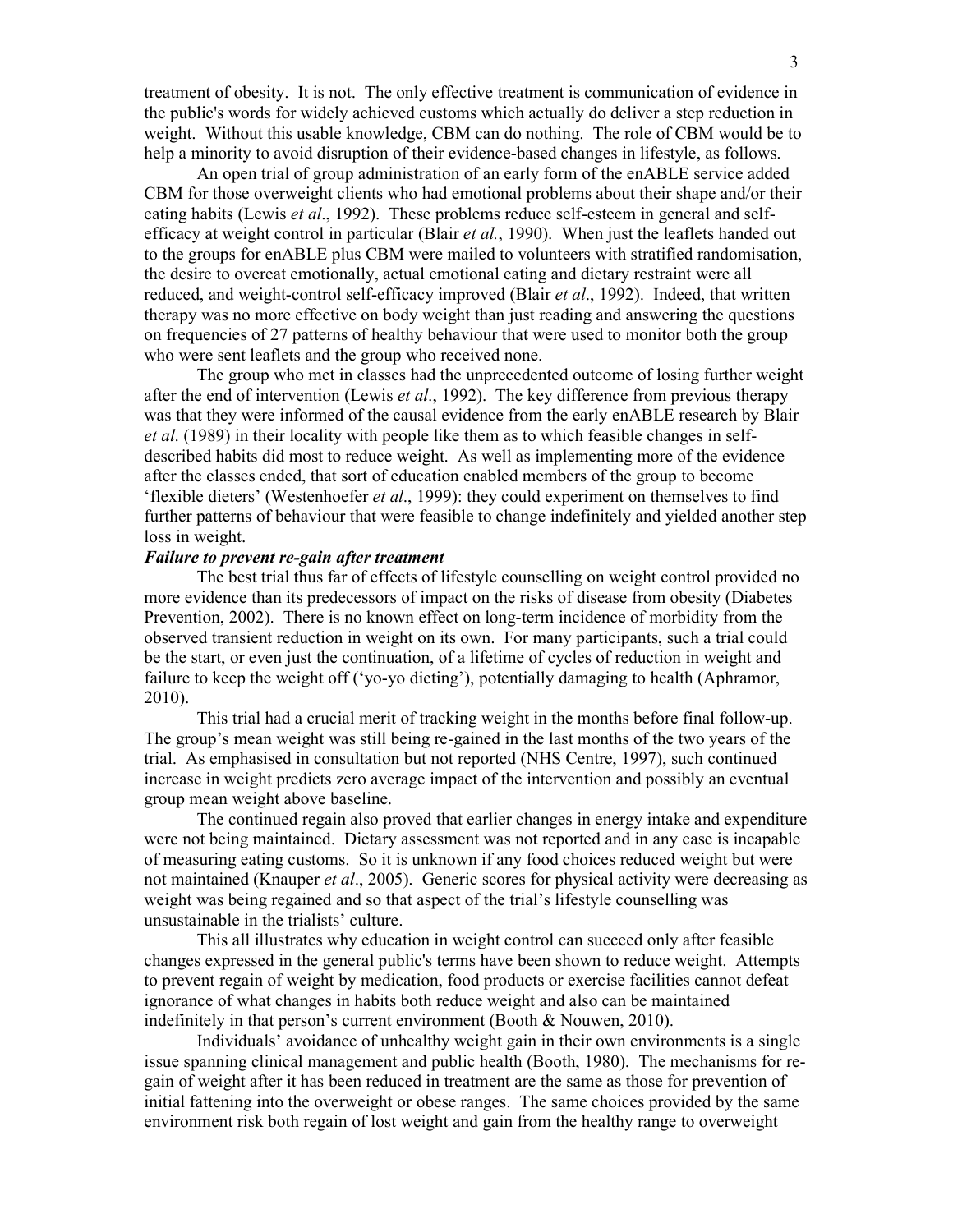and into obesity of increasing severity, and hence also risk the incidence or recurrence of the obesity-related disease and distress. Hence, as for any disease to which behaviour contributes, policies for environmental change to reduce incidence and prevalence should not be separated from clinical advocacy of healthy lifestyle. Individuals' maintenance of changes in habitual activities requires support from locally accessible environments, whatever their medical status.

# *Multiple causal networks in a person's life*

 The enABLE approach is based on an inclusive view of a human being as a biosocial cognitive-affective-conative unity generated by interactions between genomics and culture (Booth, 1988a, 2008; Booth, Lewis & Blair, 1990; cp. the biosocial thought experiments by Wittgenstein, 1953). Rather than being "reductive" or "over-individualised", as has been said in public health circles, enABLE is realistic simultaneously about the social, biological and mental systems that have developed together in each fat or thin person's life. Either braincentred research or society-centred models focus on the wrong causal system for investigating the exchanges of energy between a person's body and physical environment. The real issues are what action-organising mental processes are informed by the processes in the society and represented by the processes in the brain of that person. As a consequence, the past succession of interactions between genetic expression and cultural inculcation can only be investigated effectively when we understand how each grown individual operates in everyday life.

The long-term embodied and acculturated processes of weight control in everyday life do not begin to be addressed by laboratory tests of eating or exercising (Booth, 2009) or by scores from questionnaires worded by the investigators (cp. Goodchild *et al*., 2008). The research has to start with culturally consensual descriptions of customary eating or exercising patterns. These qualitative foundations of the enABLE approach run into trouble with deconstructionist scholars of politics or postmodernist social theorists who refuse to recognise that objective uses can be made of such fully subjective narrative data. Yet qualitative research by itself yields at best only stories that alert the theoretically driven research or objectives-driven services of the personal realities with which they are dealing: causal hypotheses remain to be formulated and tested.

Research into situated realities also has to recognise that the individual operates on the basis of what has been learned from previous experience of such circumstances. On the energy intake side of obesity, work on palatability and satiety as well as research into social influences on eating has been seriously flawed by failure to recognise that orosensory and bodily factors have norms just as cultural factors do (Booth, 2008; Kissileff *et al*., 2008; Conner *et al*., 1988). Such misconceptions are addressed later in this review while considering the hypotheses that should be tested.

 Finally, each person does something different within a particular environment. If it were not so, the politically favoured concepts of personal choice and rational decision-making would be totally vacuous. It follows that a group mean is meaningless. Worse, treating the variance as error throws away the very data that could tell us what is actually going on in the members of the group: as Hume pointed out in the  $18<sup>th</sup>$  century, the only evidence for causation is covariation between the observations that are hypothesised to be at each end of the particular causal pathway. Therefore the genuinely scientific approach to healthy lifestyle is not the RCT's contrast between a group on a clinically specified treatment package and some sort of control group, let alone the abandonment of science to researchers' own construing of conversations with patients or members of the general public, coupled with professional brainstorming around aggregated survey statistics. The application of experimental science to lifestyle behaviour requires measurement of the effect of individuals' varied responses to each culturally objectified communication when presented disconfounded from other recognisable messages. The effect of each component of an intervention has to be measured in an individually tailored way across a group large enough to give a reliable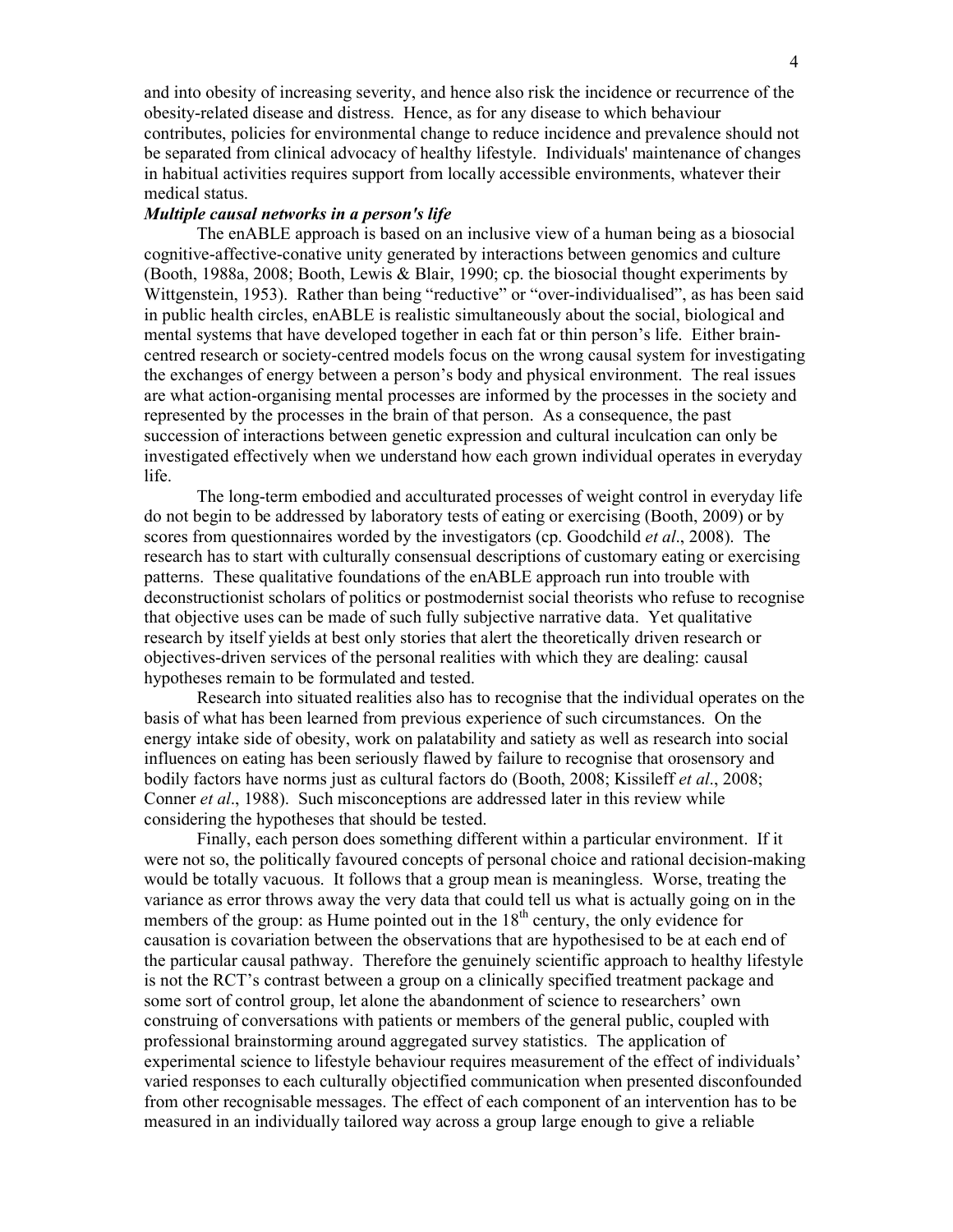estimate of the ratio of changes in behaviour and weight, with randomisation achieved by a 'multiple-baseline' design (Barlow, Nock & Hersen, 2008).

## *Contrast with mainstream theory of behaviour change*

 The above theory of behaviour preventing obesity contrasts sharply with dominant psychological approaches to changing behaviour in order to improve health. Currently leading theories invoke 'will power,' self-control (or 'behavioural regulation') and selfefficacy. There is not the space here for a critical review from the holistic mechanistic viewpoint and so single-sentence alternative formulations of these concepts will have to suffice. Self-control is an external influence operating relative to the norm for self. Will power is exerted when a person's own reasons determine action. Motivation is the way a person acts, not something that a therapist can 'inject.' In short, such notions are phenomenological froth on the actual mental processing of decisions to eat, drink and move around or not (or to carry out any other sort of habit).

In fact the widely recognised requirements for promoting healthy changes in lifestyle behaviour are exactly met by the approach reviewed here. For example, the phrases underlined below are quoted from the priority on "Behavior Change" highlighted by the US National Institutes of Health at the start of their Transformative research programme (NIH OBSSR, 2009). The multi-level causal approach illustrated in this review builds upon direct evidence of maintenance of sustained change in behaviour common to multiple health conditions, helping to unify disease-specific efforts, and developing innovative intervention that scales well in the broader context in which individuals live. The paradigm requires innovatory interdisciplinary teams to deliver a new transdisciplinary approach to hitherto unmeasured basic mechanisms of interaction between biological and social factors.

The longstanding problem with theories of behaviour change is that they have been focused on persuading people to adopt new habits without knowing which changes work best or how to prevent lapses among those who do change their behaviour as prescribed. Even those theories that address relapse to the old habits treat it as a secondary problem. This review treats occasions that could presage weight gain as the primary issue. Only when an effective and maintainable change has been identified in a person's own terms should that item be included in a package of lifestyle change or its environmental support in a public health policy. Anything less is a betrayal of the professional standards of evidence-based practice. Indeed, it has been argued that it is unethical to invite participants to join a trial requiring unsustainable changes in behaviour and weight (Alphamor, 2010).

# **Prevention of obesity by personal changes in specific activities**

 The theory behind use of enABLE to prevent obesity follows from a basic fact of life. The amount of fat in the abdominal region will increase if an individual takes less and less exercise without cutting back more and more in energy intake to a corresponding extent. Clearly, additional exercise -- perhaps of a different kind from that dropped -- would require less reduction in food intake. However, the time demands alone of enough extra exercise may be impracticable, or at least too difficult for most people to keep up. So, even if decline in physical activity is the main cause of overweight, prevention of weight gain into the unhealthy range and further upwards must rely mainly on each person finding sustainable habits of eating and drinking that involve a lower long-term average rate of energy intake. *Weight change is asymptotic while behaviour change is maintained* 

 It is vital to recognise that this fundamental 'fat physics' requires a succession of these permanent changes in expenditure and intake of energy by each individual. Even some professional advocates of action on obesity still commit the thermodynamic fallacy of adding up over a lifetime the energy in, say, an extra pat of butter or an hour's less exercise each day, in order to estimate the impact on weight of adding that piece of food to the diet or leaving it out. Alert dieters know that eating less of something does not work like that. The principle is also apparent in the deceleration in the group-average decline in weight during an intervention to reduce weight, even if compliance remains good.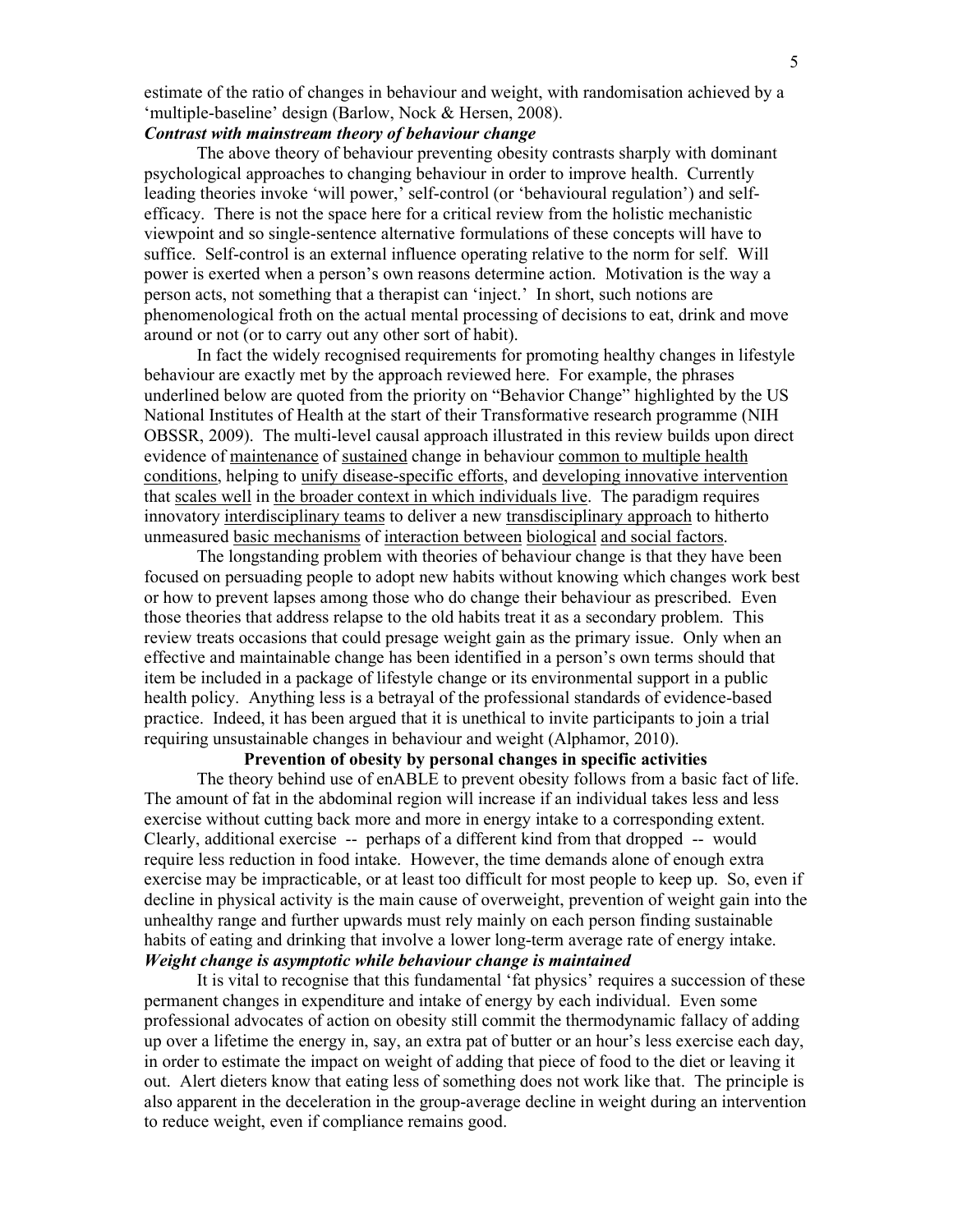The physiological fact is that there are diminishing returns to any change in intake or expenditure of energy. This is because a loss or gain of fat stored in the body is accompanied by a drop or rise also in the lean body mass that spends energy even while we are asleep and have assimilated all our food (Garrow, 1974, 1987). Hence this basal metabolic rate decreases or increases in parallel to the fall or rise in body fat content. Thus energy intake and total energy expenditure come into balance again, if there is no other change in eating or exercising. In consequence, the lowering or raising of weight as the result of a persisting change in a habit slows down and reaches an asymptote.

Edholm *et al*. (1955) provided evidence that it took about 3 weeks for a shift in energy exchange to re-balance. That is, the impact on weight of any one maintained pattern of behaviour that changes the rate of energy intake or expenditure is likely to be finished in less than a month. Furthermore, all that sustains that change in weight in the long term is the continuation in full of that change in habitual eating or exercise. Since the weight change is asymptotic after a persisting change in behaviour, another long-term slowing in energy intake or speeding of energy expenditure needs to be identified and implemented in order to lose further weight or to prevent a gain that would otherwise occur because of other changes in behaviour or metabolism.

Another widely neglected fact of physiology is that the initial loss of weight or prevention of weight gain from eating less is mainly water: deposits of glycogen in the liver are depleted by the sudden decrease in the supply of glucogenic substrates, and hepatic glycogen holds three times its weight of water. Ignorant or unscrupulous advocates of rapid weight loss exploit this fact to keep people in an ineffective treatment or to sell a product that is falsely alleged to slim fast, not at best to reduce weight temporarily, even mainly as water. Further change in weight after the first several days, however, is in the body's contents of fat, along with some lean mass.

This step-by-step approach is recognised by those who have abandoned the notion that an initially rapid loss of weight is ultimately helpful in slimming. However there is little appreciation of its relevance also to basic research into weight control. Almost 50 years have passed since the first demonstration that behaviour modification can reduce weight, at least while the behaviour change persisted (Ferster, Nurnberger & Levitt, 1962). It is astounding therefore that there is still no systematic research into the asymptotic weight change following a maintained change in a particular pattern of eating, drinking, movement or stillness as described by the public. This paper presents once again the required methodology and exposes fundamental misconceptions that have blocked its implementation.

# *Antecedents of occasions of fattening eating, not of eating generally*

Research into influences on eating and exercise has not been focused enough to provide a scientific basis for prevention of obesity. The reality that needs to be investigated is lapsing from weight-reducing changes in habitual actions that have been shown to influence energy flows into and/or out of the body, averaged over weeks.

Lapsing is a key part of the theory of stages of change in problematic behaviour such as misuse of drugs. Yet proportionally very little research has focused on this stage in sequences or cycles of behaviour change. Application of stage theory to healthy eating has centred on people's preparedness to change this whole part of their lifestyle or even just awareness of a need to do so. Such research suffers from lack of behavioural specificity compared to lighting up a cigarette, an injection of heroin or even going out to get drunk. A high-fat diet, for example, is a biochemical characterisation of a large and variable set of particular eating activities having little in common except the consumption of a substantial amount of a fat-rich food, to which there may or may not be a customary alternative available to adopt, let alone to lapse from. Since the public are not given hard evidence in their own terms on how to keep lost weight off, those who are currently trying to reduce weight lose no more weight than those who are not even concerned about their obesity (Jeffrey, French  $\&$ Rothman, 1999).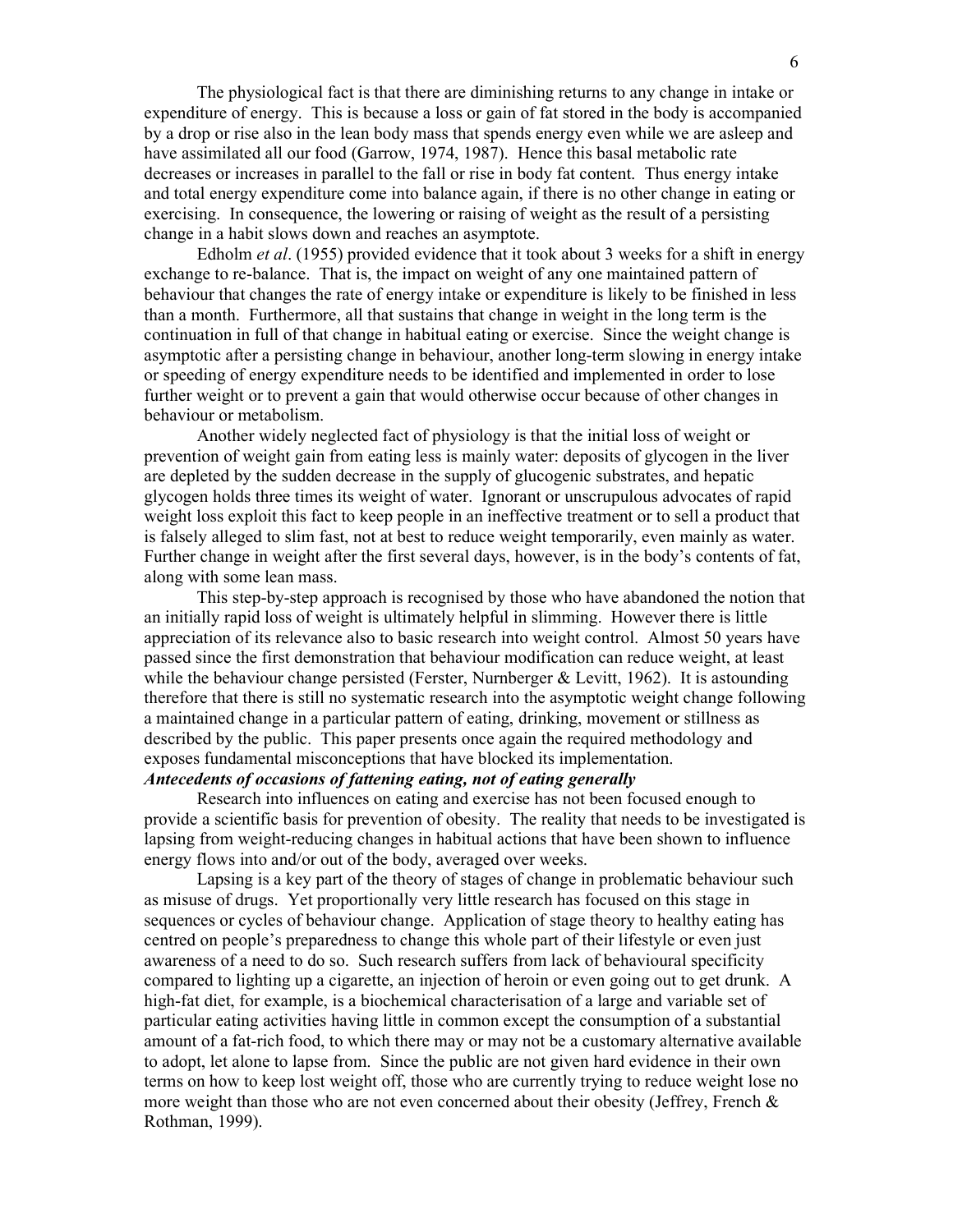Hence, what needs research is the immediate antecedents of individuals' lapses from a change in a habit that reduces weight but otherwise is usually maintained indefinitely in that physical and social culture. The environmental conditions of lapsing are the ultimate focus of enABLE*r*.

### **Hard data on prevention of obesity**

 The distinctive parts of enABLE research and services apply to real life some innovative combinations of straightforward methods of basic science – in this context, to avoid unhealthy fattening in any member of the public. The early formulation in the late 1970s has been refined with ideas and procedures from classic and recent cultural anthropology, human physiology and cognitive behavioural psychology. Since the evidence comes directly from members of a local culture, it could not be more firm or precise.

Participants in enABLE are asked to cooperate in research that will help people in similar circumstances to their own. The first step is to obtain descriptions of specific habitual patterns, such as dietary or exercising performance, that are agreed among individuals within each distinguishable subculture and lifestyle (Booth  $\&$  Booth, 2003). The second phase measures how much change in an outcome such as weight is produced by a feasible change in frequency of each culturally recognised pattern that might be relevant, such as customs of eating, drinking and moving about. The third phase identifies what in the environment does most to help individuals not to reverse such changes. These phases of an enABLE research programme are outlined for weight control in the next sections.

Variants of each phase were first implemented in the 1980s using face-to-face or telephone interviews or questionnaires on paper, with analysis of data in generic statistical packages and manual post-processing for interpretation. Each of these procedures has now been specified algorithmically in its simplest form, and data are collected online. Hence a whole system of enABLE research and services can be automated.

In enABLE services, the system's users are advised to change habits one or two at a time on the basis of evidence about people like them, starting with what their own reports show to be the options that are most feasible in their culture and then continuing in accord with changes in behaviour and outcome seen in later reports. Those service users who consent to their reports being used to refine and widen the database on their culture can contribute to enABLE research, closing the loop in the networking of evidence (Figure 1).

The mature suite of methods can be divided into three phases of the gathering of data. First, the customs that might affect weight have to be identified. Then the effects on weight of individuals' changes in frequency of one such custom are measured. Thirdly, antecedents of lapses from change are characterised, for estimates of their relative influence and their interactions within the individual's mind.

# *enABLE***r** *Phase 1: collecting the hard evidence on culture*

 The first phase in enABLE research in an uninvestigated culture is to make a record of a modest number of local citizens' descriptions in their own words of habitual practices and desired outcomes relevant to the target of the research – in this case, particular patterns of eating, drinking and movement. To begin to characterise potential antecedents to an occasion when an activity was carried out (for Phase 3), the specifics of any uses of commercial or public services or products may also be elicited open-endedly.

 From such narrative text, a subsample of local informants then assign each practice and its context to a much smaller number of categories and provide a name for each major category of habitual behaviour or expected outcome. This consensus on the wordings of classifications objectifies such customs in the (sub)culture sampled, ready for immediate use in an evidence-based service and also in fully realistic research investigation, either built into the service or carried out in other ways.

 Blair *et al*. (1989) omitted the classification by informants and themselves merged the elicited wordings into 27 descriptions of eating, drinking, exercise and slimming group attendance. Bowman *et al*. (2004) used focus groups to elucidate ambiguities in individuals'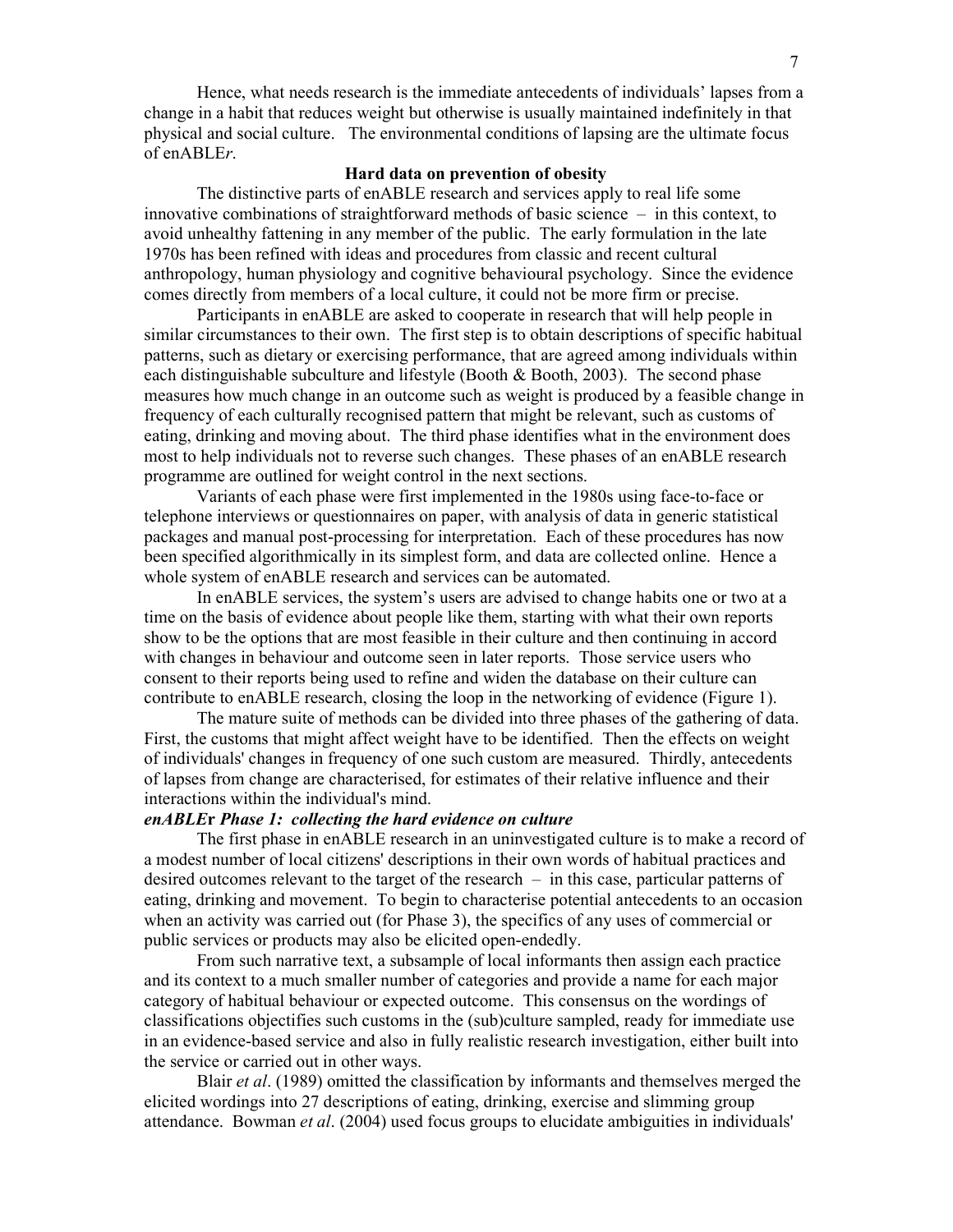diaries about recurrent tiredness and discomfort. We are currently using two methods for developing investigator-independent categories from cultural consensus. The more economical approach is for representatives of the culture to sort elicited descriptions into preexisting categories (A. Laguna-Comacho & D.A. Booth, unpublished data). The other approach is the classic technique of cluster analysis on pairwise dissimilarity ratings between the elicited descriptions of common habitual activities (L. Shepherd & D.A. Booth, in preparation).

 Self-description in culturally agreed terms cannot be dismissed as 'soft' data. Such a characterisation reflects the fundamental error of assuming that what people say that they are doing is less valid than observations of what they are doing (Booth, 2009). We have to deal with what people do, not with how the jaw or legs are moving, the chemical composition of a food or other merely material facts. This confusion of movement with action can still occur in psychology itself (van Dantzig, Pecher & Zwaan, 2008). Worse if possible, that view is blind to the problem that is faced by both research and services of communicating accurately about what a person has been or should be doing. The finest detail of audiovisual recording or of electronic traces from a food-weighing scale or an oxygen-consumption meter will not enable the scientist to report what the intended activity was, nor the practitioner to recommend what activity to carry out (Booth, 2009). What people do is nothing more or less that what they regard themselves as doing. Any exceptions such as verbal deceit, unintended consequences or unconscious motivation, all trade logically on the intention with which a person acts (Anscombe, 1957).

Hence the UK NPRI totally missed the point about the evidence-base and educational delivery needed for prevention when they commented that "self reported behaviours are open to mis-reporting and some validation is required" and "it will be hard to discern whether weight outcomes relate to natural habits or the act of reporting behaviours" It is scientifically impossible to discern a natural habit as complex as a pattern of eating or exercise without the act that was carried out repeatedly being described in language agreed within the agent's culture. Weights of food consumed say nothing about how those choices were made in the terms in which eaters communicate objectively. In any case, having to weigh food greatly distorts what is consumed, whereas reporting after the event cannot alter what happened.

# *enABLE***r** *Phase 2: direct measurement of the causal pathways*

The second phase of enABLE research uses the culturally recognised categories of common local patterns of eating and exercise from the first phase to generate evidence on their impact on weight and on the persistence of each change in a pattern.

The long-established scientific method for measuring the outcome from each of a set of manipulations is a version for groups of participants of the "multiple-baseline" design developed by behaviorists for single-case research (Hersen & Barlow, 1973; Barlow, Nock & Hersen, 2008). Experimental control is achieved within the group by randomising across the participants all the possible sequences of the set of habits to be tested for effects on weight. This is a powerful fundamental design for identifying which customs that prevent weight gain. Yet Phase 2 is as close as Phase 1 to enABLE services. Testing one habit at a time maps exactly onto the strategy increasingly recognised as best for an individual to reduce obesity - slow but steady weight loss by permanently changing one habit at a time.

*Repeated readings of weight scales, not one-off report*. Local citizens are recruited who are willing to report the timings of their most recent execution of each category of behaviour pattern at weekly intervals for at least a few months, together with the current state of the desired outcome being tracked -- in this case, body weight, read each week from the same scales at the same time of day. Repeated weighing encourages weight loss (Linde *et al*., 2005; VanWormer *et al*., 2008) but this does not undermine measurement of differences between patterns. Indeed, enABLE can detect which eating and/or exercise patterns are changing to produce the loss of weight provoked by the self-monitoring of weight.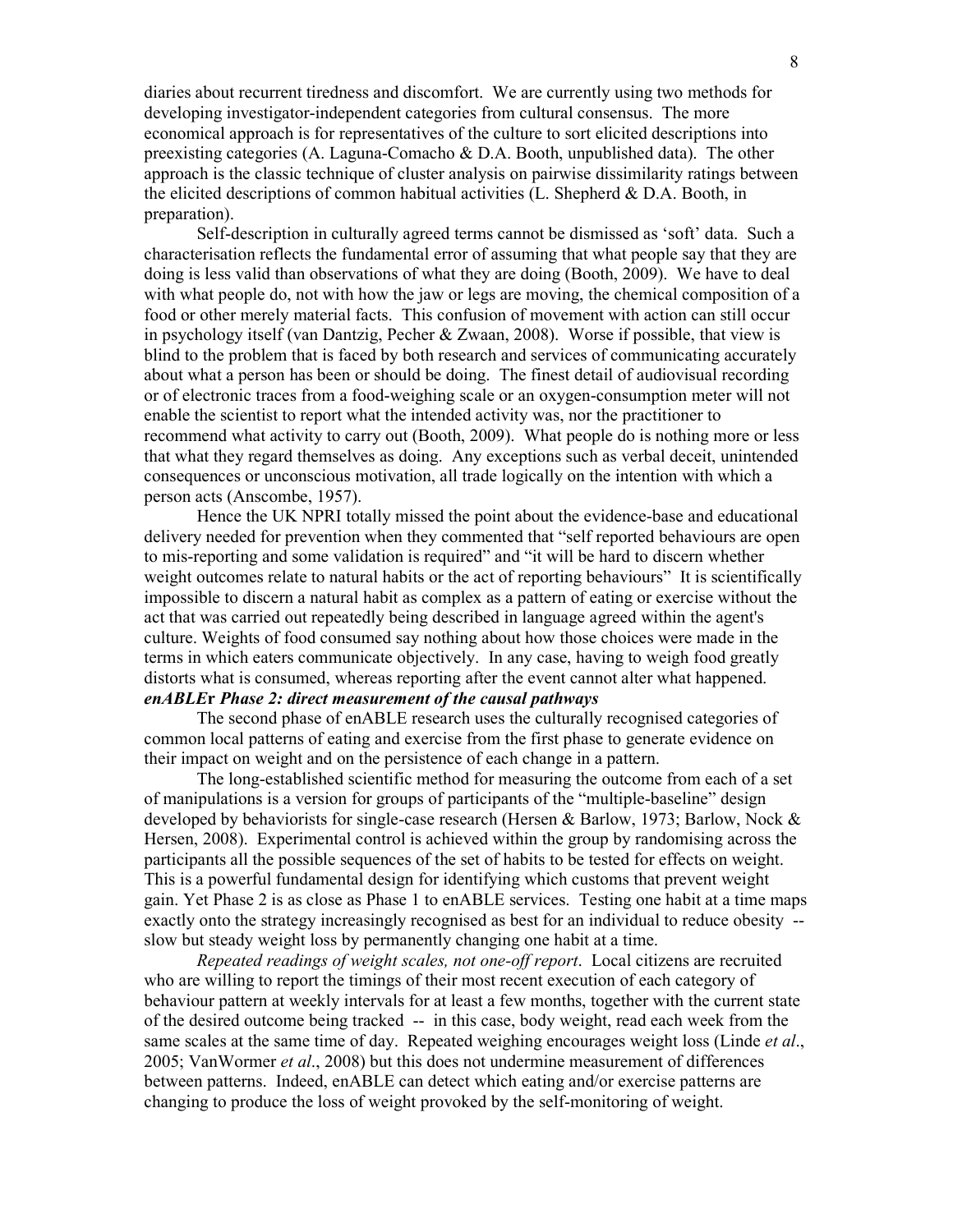Once-reported weighings are highly valid on measured weights but that is not relevant to enABLE. The method uses reporting of repeated weighings to monitor only changes in weight. Actual weight is important only in secondary analyses -- and then in relation to height in BMI, if not replaced altogether by waist circumference.

 "*When did you last …?", not "How often …?"* The frequency of an action is commonly assessed by asking how often it is done. Experimental psychologists have shown that such direct questioning is fundamentally flawed (Sedlmeier & Betsch, 2002). Instead, we exploit the power of episodic memory by asking when the last two occasions were of each action. The reciprocal of the time interval between those times is the exact frequency over the period back to the first of the two.

 This weekly estimate of current frequency is the primary independent variable -- not the requested change in a habit but the actual change, and how long it persists. If a participant does not comply, or even is countersuggestible, this is an important fact about the requesting, but it is irrelevant to the indirectly estimated behavioural change and its impact on weight.

*Unrequested changes in habits*. A key commitment by participants in multiplebaseline research is to keep current habits stable until asked to change the frequency of one of them (within the range of most others like them). Nevertheless, any changes in frequency of other habits are picked up by the weekly monitoring of the full range of customary patterns of eating and exercise.

Parallel changes should not be treated as confounders to be removed by multiple regression (S. French *et al.*, 1999) or combined into scores of behaviour and motivation (Westenhoefer *et al*., 2003). Rather, they should be tested for evidence if one or more underlying common factors coordinate the observed changes, e.g. by principal components analysis (Booth *et al.*, 2004). Correlations between habits' changes of frequency can also identify replacements of one habit by another, e.g. packet foods between meals by pieces of fruit.

*Causation from time-lagged correlations.* Evidence for a specific pattern of behaviour (or a set of covarying patterns) that prevents obesity comes from the dependence across participants of the extents of change in weight on the degree of change in the habit tested. That is, enABLE research measures which patterns of eating or exercise are most effective, not just which have statistically reliable effects.

The fundamental parameter for statistical effect size is the correlation coefficient (r), also calculated as the regression β-value. On the other hand, the scientific measure of the impact on weight of change in a habit's frequency comes from the slope of the regression (B), e.g. the change in number of times per week for loss of 1 kg. This is an objective 'doseresponse' value for a single culturally recognised custom (not for an arbitrary score on a questionnaire; cp. S. French *et al*., 1999).

A positive slope of frequency change per weight change associates that habit with fattening, and a negative slope with weight reduction. In the case of an eating habit, a negative slope demonstrates an uncompensated decrease in the average rate of intake of energy while the average frequency of that pattern of eating increased. For movement habits, the negative slope measures how much net increase in rate of expenditure of energy is achieved by a given increase in average frequency of that form of exercise.

However, slopes from changes in behaviour and weight over the same period of time ('concurrent' or zero-lagged correlations) do not establish the direction(s) of causation. A reliable correlation is definite evidence for the existence of a causal connection but it does not distinguish among an effect of behaviour change on weight, noticed weight change affecting behaviour, and some third change influencing both behaviour and weight. Evidence on the direction of causation can be obtained from time-lagged correlations. The start of weight change is measured with a lag of one week behind the start of behaviour change; this also avoids confounding of change of fatness by initial changes in body water content**.** A change in one variable that is followed by a change in another variable is evidence that the first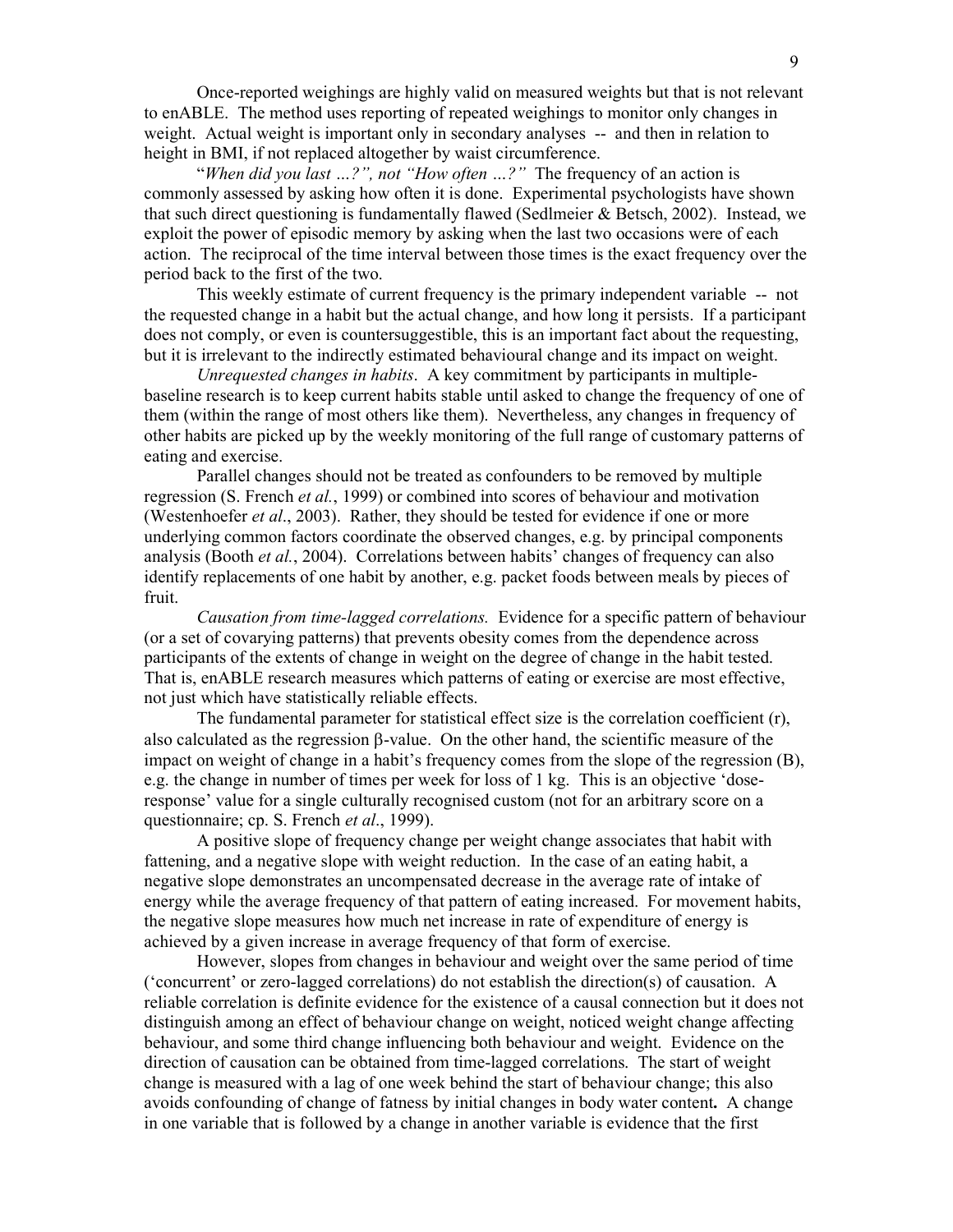variable measures an influence on what is measured by the second variable. Hence a difference between the r-values for the crossed time-lags identifies one direction of causation as dominant.

Where the cross-lagged pair of correlations have the same sign, then a larger absolute r-value for weight change starting after behaviour change shows that a concurrent correlation of the same sign includes an effect of behaviour on weight. However, if the crossed r-values differ in sign, a totally different mechanism is implied: the habit is believed to affect weight by the people sampled (whether it actually does so or not) and so, when they notice a change in weight that they do not want, they change the frequency of that habit in the direction opposite to that they believe changed their weight.

Time-lagged analyses over periods of years have shown that the widely observed association of greater physical activity with lower BMI is not attributable to an effect of energy expenditure on fatness, as generally assumed; rather, the association arises from obesity producing less exercising (Mortensen *et al*., 2006). These results imply that it could be a mistake to conclude that more than moderate exercise is needed to reduce risk of cardiovascular disease -- possibly via its effect on fatness. Rather, the main source of the association is that much fatter people are less likely to take extensive exercise. Also, some people may eat more when they increase exercise, by mechanisms that remain to be investigated.

*Step change in weight.* Change in one habit at a time generates unique data on the diminishing returns on weight as lean mass changes in parallel to fat mass. Average change in habit frequency can be correlated with change in weight for increasing numbers of weeks to measure the time course of approach to asymptotic weight. The sign of the change in weight for a given change in frequency (the slope of the "dose-response" line; S. French *et al*., 1999) measures the effectiveness of each piece of behaviour. This information is needed in order to prioritise advice in any intervention, after allowing for the persistence of changes in its frequency in that culture.

*Maintenance of the changed behaviour.* The duration of change in a habit's frequency could be randomly distributed across participants. The function might be exponential with a time constant that depends on the initial frequency and a number of other factors in the person (such as weight loss achieved), the environment (such as incidence of temptations to lapse) and the behaviour's impact on weight. Data on the minimum persistence of change in each individual are also the first step to identifying the context of any relapses that occur (Phase 3). If lapses fit a linear survival (logarithmic Poisson) function, then effects of advice, cognitivebehavioural therapy or environmental change on the slope (exponent) can be investigated in subsequent work.

The longer that the tracking of frequency of that pattern of behaviour is continued (adequately at longer intervals, such as 3 months), the stronger can be the evidence that the change in habit is maintained indefinitely. A new frequency that is unattenuated for 12 months can reasonably be presumed to survive seasonal changes and common vicissitudes of everyday life in the environment of the study. However a finite incidence of relapse is likely and so evidence on its causes is needed.

## *enABLE Phase 3: hard data on preemption of lapses*

When a requested change reverses sharply, the participant can be asked first for details of the observable context of the first occasion at the lapsing frequency (without explicitly identifying it as such). Then a description can be elicited of any differences in context for a similar incident at nearer the older frequency. This questioning about the environment can then be pursued into the participant's intentions, eliciting perceived influences on the lapse. When such open-ended responses begin to show common themes across participants, consensus of description can be sought (by methods such as in Phase 1).

That is, what people think of items on the menu in a fast food outlet or of the public transport at the time to leave home for work are objectively determinable facts, just like the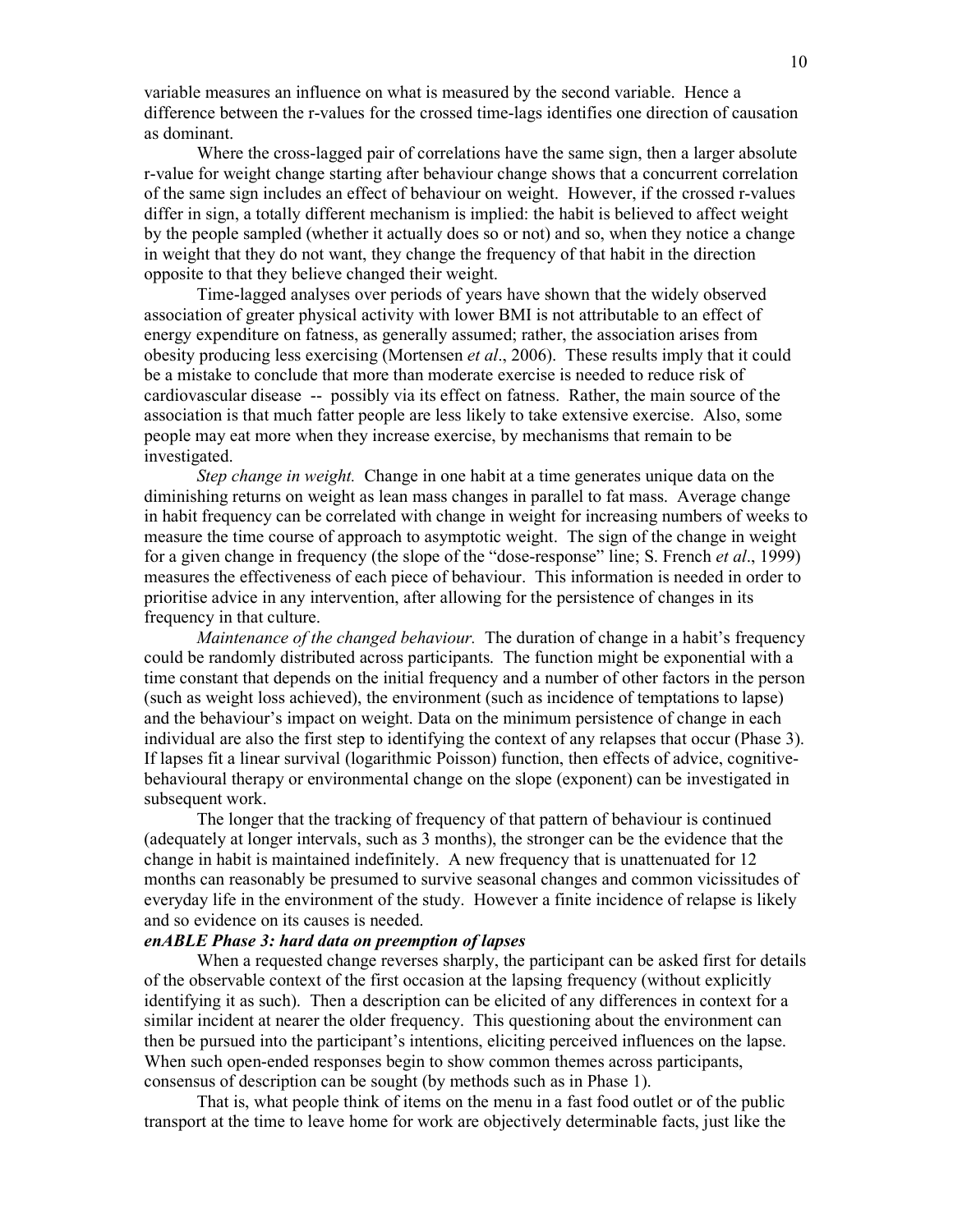patterns of activity required in Phase 1. Individuals' described viewpoints on the facilities available for eating, drinking and moving around are key parts of the intentions they have while carrying out their habitual activities. These intents are not captured by the highly generic and investigator-constructed phrasings of questionnaires about attitudes to foods or exercise or styles of life such as dietary restraint, emotional eating, watching video or being in a sports club.

There is some indirect evidence that behaviour that reduces exposure to environmental disruptors of weight-reducing behaviour can be important in long-term weight loss. People are aware of these factors as "temptations" to sit instead of walking or to eat instead of drinking an energy-free beverage. Susceptibility to temptation to eat has been scaled psychometrically as "disinhibition" and decreased scores are associated with weight loss after a year's pharmacological treatment for obesity (Hainer *et al*., 2005) and after 6 years of conventional dieting to lose weight (Savage, Hoffman & Birch, 2009).

When we have the evidence for an effective and maintained custom and these perceptions of features in the environment that disrupt shifts toward adoption of it, then effective public intervention requires basic knowledge of the specifics of the actual antecedents in the body, the food or the social or physical environment. After the relevant details have been elicited, action-related descriptions can be translated into weights of foods eaten, amounts of energy expended, products' prices and information on nutrient contents, distances to and visibility of stairs and elevators, and so on. Note that these are not the total amounts of nutrients consumed (such as a high-fat diet), facilities used (TV, fast-food outlets, automobile), money spent (on a healthy food basket, parking), etc. What matters are the controllable environmental aspects available for evidence-based intervention by health education or by food marketing.

Once that evidence was obtained, major issues could be addressed about environmental support for weight-gain avoidance behaviour. Which antecedents of relapse are the most important to reduce as a matter of public policy? Do different antecedents interact in their influences on the individual's maintenance of a particular obesity-preventative habit? The strengths of influence of different perceived factors and their cognitive interactions in generating an occasion of relapse can be measured as normed multiple discriminations (Booth & Freeman, 1993; Freeman & Booth, 2010). The pattern of eating, drinking or exercise is made more likely when there are factors in the situation to which that action is sensitive. Two factors may act in the same way or independently of each other, and they may be conceptualised or not, or described or processed in still deeper ways (cp. Booth, Kendal-Reed & Freeman, 2010). The contribution of a factor to the overall explanation of the lapse is a measure of its importance to the individual's weight control. The cognitive integration of factors is the causal mechanism by which they interact to determine the frequency of the habit.

*Other outcomes*. In Phases 1 and/or 3, the same techniques of open-ended description and extraction of consensus can be used to specify other individually expected outcomes of change in behaviour, good or bad for physical health or other aspects of wellbeing. These other perceived consequences can also be translated into social, economic and material impact for aggregation across samples containing the relevant demographic quotas.

**What cultural changes might help reduce and prevent obesity?** 

 In contrast to the decades of research into relapse from cessation of smoking, heavy drinking or use of a particular type of drug, there has been almost no investigation of the specific situations in which an individual relapses from any particular weight-reducing pattern of eating or exercise. Hence, at present, suggestions for cultural support against obesity can do little more than avoid theoretical incoherence or common impracticalities. The best that can be done is to formulate enABLE*r*-testable hypotheses about the most fattening habits that have been indicated by less precise methodology.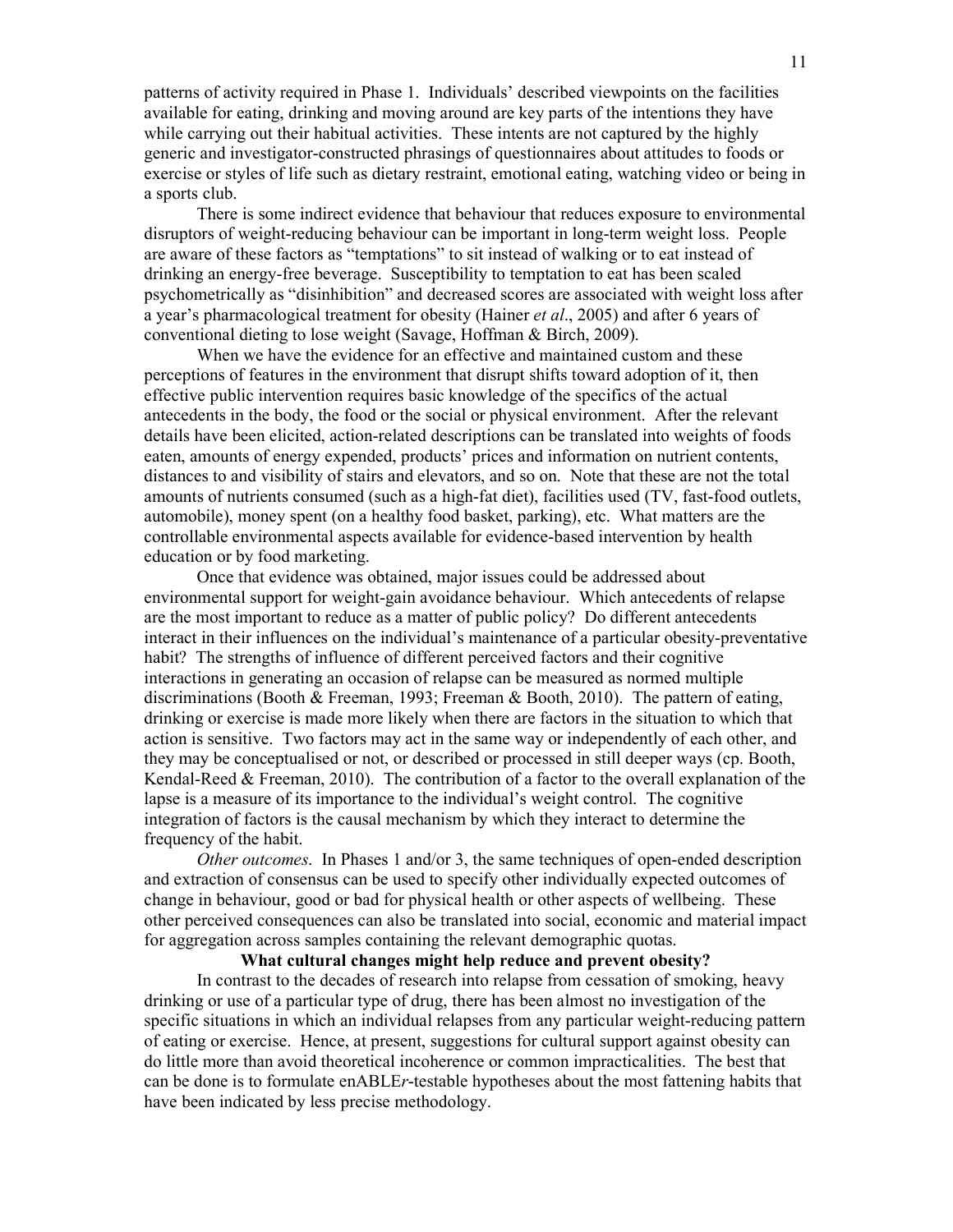# *The zero-calorie drink break*

Consideration of the slowing of gastric emptying over the hours following a meal led to the proposal that "zero-calorie drink breaks" (ZCDBs) between mealtimes are the first line of defence against becoming overweight (Booth, 1988c). The first clear evidence that the timing of energy intake, and not just the amount, affected its fattening power came from a prospective observational study in England using an early form of enABLE methodology with an opportunity sample of the general public in England who were interested in healthy eating (Blair *et al.*, 1989; Booth *et al*., 2004). This study showed that one of the two most fattening habits measured was the consumption of "calories between meals." Shortly afterwards, some retrospective evidence was obtained from members of weight-control classes in California that what they called "snacking" was the worst cause of regaining lost weight (Kayman, Bruvold & Stern, 1990). The term 'snack' (or snackfood) should not be used, in the UK at least, because it can refer to a light meal (Chamontin, Pretzer & Booth, 2003) and moderate intake at mealtimes could be an important part of a successful weight control strategy.

In addition, professed cessation of "eating between meals" was associated with weight loss, while the general populace gained weight (Coakley *et al*., 1998). Providing people with 'snackfoods' for 8 weeks was observed recently to have no reliable effect of weight, whether eaten between or with meals or having high or lower energy content (Viskaal-vanDongen, Kok  $\&$  de Graaf, 2010). However the participants already ate considerable amounts between meals. Also they consumed less in total when given high-energy foods to eat between meals, at least in part by substituting them for the foods that they had been eating then. Hence no conclusion can be drawn from these data about the ZCDB.

Energy intake away from regular meals is a major example of the advantages of the scientific method of enABLE over dietary assessment procedures. The effect of calories between meals is totally missed by dividing weighed intakes into 'snacks' and 'meals' around a threshold set by the investigator, rather than by timing relative to the individual's and the culture's mealtimes. Crucially for intervention, investigators' views on which eating is between meals can diverge from eaters' understanding of their own behaviour.

We are currently testing the hypothesis in the enABLE design that an individual will lose weight in proportion to the extent that s/he moves from calorific to zero-calorie drinks between meals, e.g. plain (black unsweetened, maybe weaker) coffee or tea and, more importantly, replaces cookie, chocolate or candy by fruit or salad (and apple rather than banana) and will keep the weight off if the changes is maintained. It is vital that medical advisors, food labelling regulators and health educators take such results as a whole. Allowing sodas to be marketed as "diet" brands merely excuses extra nibbles containing more energy than the sugar sodas. The reduced-fat biscuit is a snare and delusion. The issue is how to get non-caloric drinks and fruit or salad finger foods to be marketed as vigorously as packet foods and countlines, in the contexts where enABLE*r*'s testing of lapses confirms that impulse buying for consumption of such products in fattening patterns is indeed a major problem.

In addition, there are gaps in the physiological calculations on which the theory of the ZCDB is based. The proposal was that the energy ingested at a break for a drink mixes with the energy still in the stomach from the previous meal before gastric emptying slows appreciably (Booth, 1988c). This rapid phase of gastric emptying can go right back to the meal itself, in which case the especially fattening calories between meals might include 'afters' like cream or chocolate with coffee, and might even include rich desserts. On the other hand, energy ingested sufficiently soon before a meal suppresses intake in that meal, in some circumstances generating complete compensation. Therefore more data are needed on the amount of weight lost on reducing the energy content of drinkbreaks at different times after a meal and before the next. A gap of more than an hour or so between the previous meal and the 'snack' could miss the crucial period of rapid emptying (Viskaal-vanDongen *et al*., 2010).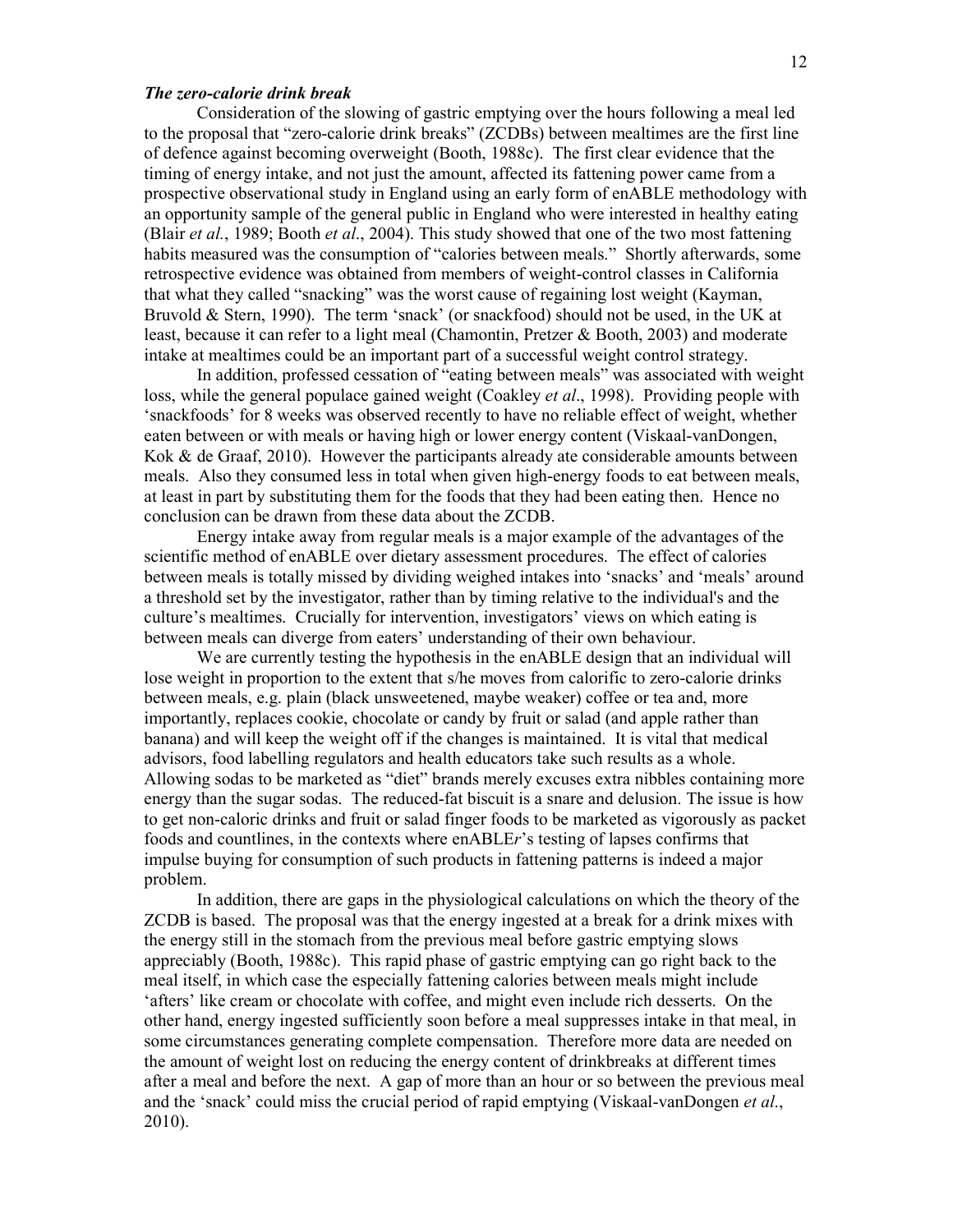### *Three meals a day?*

 The term 'between meals' in the theory of the ZCDB invokes a culturally objective concept but this presupposes the concept of a 'meal.' In fact, ZCDBs are not just between meals on the same day: they include energy intake after an evening meal, more than needed to avoid hunger before bed (Booth, 1988c). So prior questions arise, such as when conventionally labelled 'meals' are eaten (at 'mealtimes' or according to personal habit?) and which particular 'meal[time]' followed by more eating is least or most fattening, independently of amount usually eaten**.** Also, do the answers to such questions vary with individual lifestyle, societal norms or climate, for example?

 Considerable attention has been paid in nutritional epidemiology to the easily stated parameter, number of meals per day. However this number is causally meaningless. To measure the long-term effects of a maintainable change in the usual number of meals (or eating occasions of any sort or size), the effects of omission or addition of each particular meal in an existing pattens need to be investigated. Far from fattening, more frequent smaller meals might provide tighter control of daily energy intake than do three larger meals (Drummond, Crombie & Kirk, 1996).

In fact a mechanistic theory of eating and exercise in energy balance addressed this issue long ago. Timings and sizes of bouts of eating were calculated from flows of energy into and out of lean and fat masses in an adult human body at constant weight and with common sleeping and physical activity patterns (Booth & Mather, 1978; Booth, 1988a). This simulation gave discrete intakes of similar amounts of energy soon after waking, around 1pm and at about 6pm, with no fourth meal nor waking to eat if activity declined sufficiently before midnight. This theoretical result was interpreted to suggest that the culture of three meals a day -- breakfast, lunch and supper -- is well adapted to the average physiology among largely sedentary adults in a temperate climate. Nevertheless, a 4-meal pattern – before work, late morning, late afternoon ('high tea') and mid-evening ('dinner') -- could also be regulatory of adipose tissue fat contents.

As with packages of treatment for obesity, the simplistic research questions need turning around into a search for evidence about the impact on weight of changes in each discrete component of behaviour involved, as perceived by the eaters themselves in a consensual description. The term 'breakfast' is self-defining. 'Lunch' or perhaps 'midday meal or snack' seems relatively unproblematic. A 'meal' (or two) between 4 or 5pm and bedtime, however, can be difficult to pin down.

*Weight-controlling breakfasts?* Cross-sectional data associate omitting breakfast with higher BMI (though it could be that fat people tend not to feel like eating breakfast, e.g. from ketosis, sleeping poorly or lower mobility). Evidence is direly needed on the effects on weight of changes in the composition, size and timing of the initial meal of the day. Is it any worse for the waistline to eat first just before work, rather than shortly after waking? Is there a least fattening size of breakfast, independently of composition, i.e. can it be too small (though well above zero calories) as well as too large (even when low in fat)? Energy at breakfast, at least while being absorbed, also appears to help good performance during the morning.

*When does a midday meal do most for weight?* Some lunch, especially if breakfast has been skipped, has been advised for weight control and for good performance through the afternoon. Tracking lunches in the enABLE*r* design could provide a definitive answer.

*Is energy intake in the late evening particularly fattening?* Within the simulations of Booth and Mather (1978), intake at or after supper which is more than enough to keep hunger suppressed until falling asleep for the night is an avoidable fattener. This hypothesis has yet to be tested by enABLE*r* or less direct methods.

# *Protein contents of meals*

Substantial amounts of protein in a meal, combined with some fat, attenuate the rise of hunger before the next meal (Booth *et al*., 1970; J. French *et al*., 1992). Hence protein might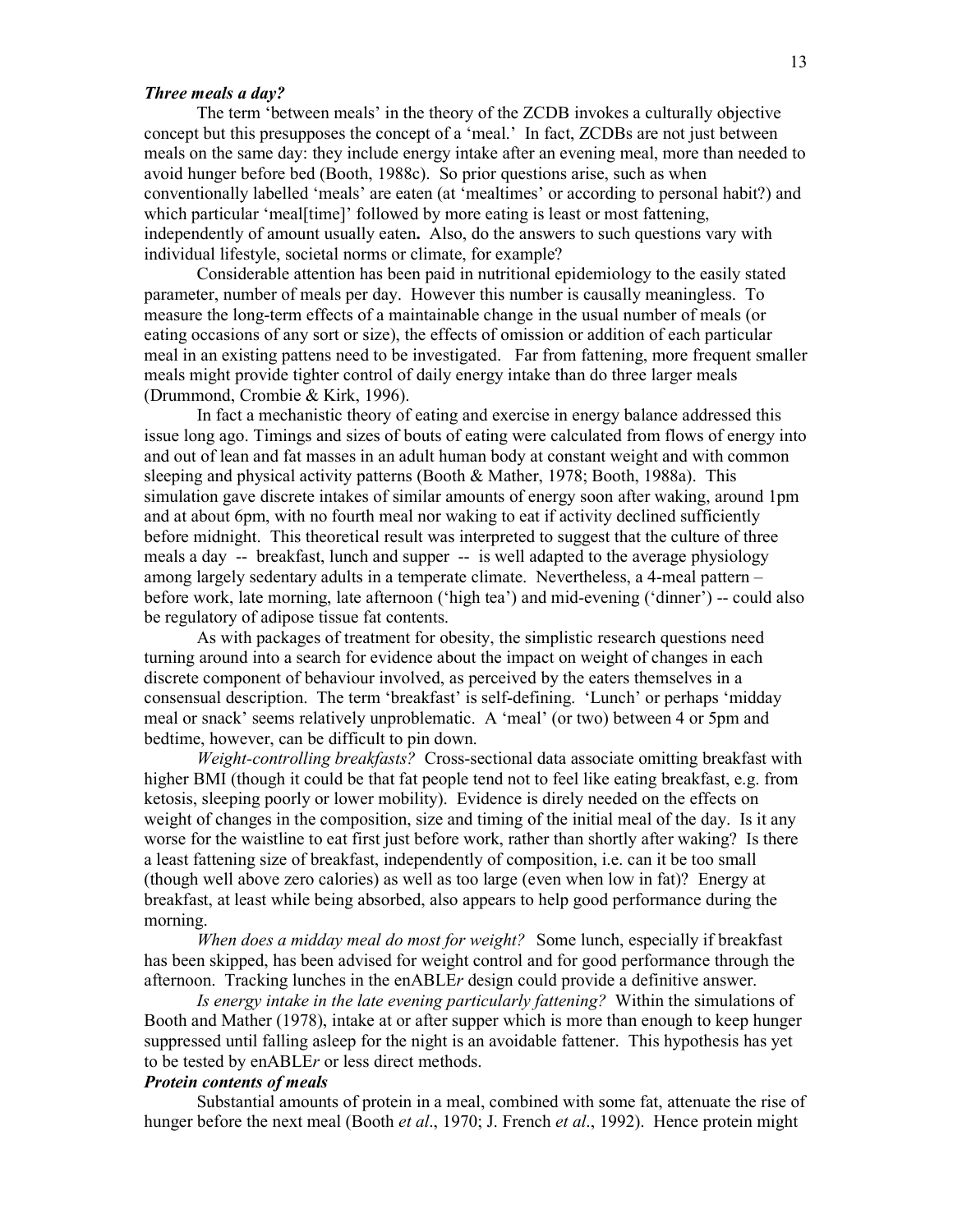help to prevent fattening from a calorific drink break habitually before the next meal. Evidence from field experiments indicates that this mechanism underlies better compliance with reduced-energy diets when they are low in carbohydrate and therefore high in protein (and fat) from meat and dairy products (Skov *et al*., 1999; Bravata *et al*., 2003). Even rats can learn eat extra protein in order to postpone the development of hunger (Thibault & Booth, 2006; Jarvandi, Booth & Thibault, 2007). Hence, people may be able to adapt more easily to this technique of managing hunger than to dietary strategies that make heavier demands on effortful decisions.

It should be added that the early satiating effects of protein have little if any mechanistic relevance to weight control. There is no point in deepening a state of satiety which is already sufficient to stop all eating. What needs strengthening is resistance to temptation to eat when hunger returns before next meal.

For the same reason, the broader notion of a 'satiety extenders' for an hour or two after a meal is misguided (Booth  $\&$  Nouwen, 2010). It has arisen from the illusion that only carbohydrate is strongly satiating and fat is weakly satiating. With respect to weight control, the reverse is true.

The original implementation of the idea of extending the satiating effect of a meal was for fibre and slow-release starch. Variations in rate of digestion of different physical forms of grain starch ("Gi") have turned out to be minor and of negligible relevance to obesity. An experiment purporting to show that starch and not fat has postingestional satiating effects gave a much greater mean effect of fat while it was being metabolised (Sepple & Read, 1990), at risk of type 2 statistical error (Blundell *et al*., 1993; Cotton *et al*., 1994). There is no such thing as time-independent satiety (or hunger) -- only the inhibition (or facilitation) of eating at a particular time on the physiological or social clock and calendar (Booth, 1972, 2008).

There is no evidence that sugar is any more fattening than starch (BNF, 1987). DiMeglio and Mattes (2000) proposed that liquids are more fattening than solids but any epidemiological evidence for that could be accounted for by the contribution to energy intake between meals of sugar sodas (Tordoff & Alleva, 1990) and, ironically, of carbohydrate-rich drinks marketed to boost mental and physical 'energy.' In short, short-term satiety tests are irrelevant to energy balance (Booth, 1996; Booth & Nouwen, 2010).

Instead, what should be sought to help prevent obesity are 'hunger delayers.' The issue is how to postpone temptations to eat an hour or more before a meal is due -- maybe 3, 4 or even 5 or 6 hours after the previous meal -- and hence to prevent the most fattening timing of energy intake, between meals.

Unfortunately, studies of high-protein diets that have collected ratings of hunger and its sating have not been designed to measure the late suppression of the wish to eat over the period of the trial. In any case, the more direct approach is to run protein-rich meals through an enABLE*r* design. Thus a research priority should be to test larger breakfasts on more than cereal and toast but not high in fat, or a protein-rich breakfast (with inherent fat), perhaps omitting cereal. Maybe existing products are sufficient, such as grilled pieces of frozen fish, portions of pastrami or cold sliced turkey or ham. There may be opportunities to develop ready-to-eat or microwaved portions for individuals. Protein in cereals might not be sufficiently augmentable while retaining crispness. Those who find boiling or poaching an egg too bothersome might be interested in a decently reconstitutable scrambled egg. Kedgeree (smoked fish in rice) might be another possibility. Notice that implementation of evidence-based public health is totally dependent on scientifically tested food product development and testing by commerce (Booth, 1988b).

### *Cutting back on high-fat foods*

Blair and colleagues (1989) found that the choice of high-fat variants of common foods such as cheeses and meats was about as fattening as "calories between meals." However, the answers to their tracking questions did not distinguish high-fat foods from energy intake between meals (Booth *et al*., 2004). In current work we confine reports of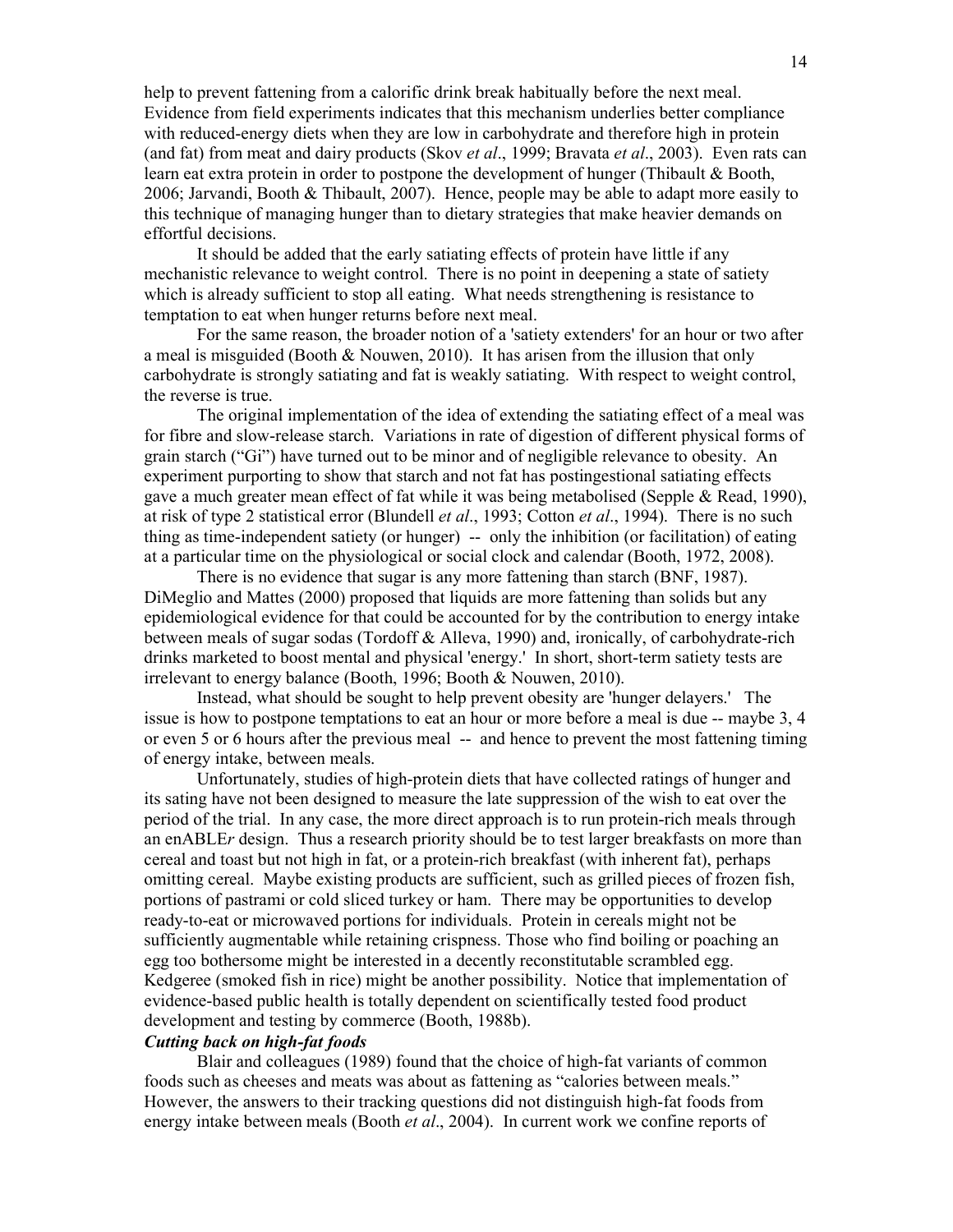customary choices of high-fat foods to mealtimes, since fat intake between meals will be covered sufficiently by "calories between meals." It is important to track distinct eating customs involving high-fat foods because eaters may not recognise differences in fat content or conceive changes in frequency as raising or lowering of fat intake (Booth & Platts, 2000).

 Calorie for calorie, fat is liable to be more fattening because little of it needs to be burnt in order to deposit dietary fat into adipose tissue, whereas a considerable proportion of the energy in carbohydrate and protein has to be spent synthesising long-chain fatty acids before deposition of fat. Nevertheless, there may be patterns of eating in which the intake of a modest amount of fat within a main meal may be less fattening than the equivalent energy in starch or sugar -- for example, by reducing the size of the next meal (Sepple & Read, 1990). This hypothesis can only be tested adequately in properly designed tracking of individuals' weight and frequencies of specific eating practices.

# *Exercise and fatigue*

 People suffering from chronic fatigue are 'wiped out' by exercising too vigorously or for too long. Resting after exercise by healthy people is not taken into account in research by experiment or questionnaire on the effects of physical activity on energy expenditure. The issue of 'compensation' is the same as for satiety after eating, and indeed eating after exercise (or before in both cases, in anticipation). Even if a rise in energy expenditure persists after the end of vigorous exercise, it could all be compensatied by extra resting, whether mediated by tiredness, deliberate scheduling or unconscious adjustment.

The enABLE*r* design can measure the long-term net effect on energy exchange of a change in frequency of a particular pattern of physical activity as described, carried out and recommendable in the local culture. Furthermore, when other quality of life indicators are added, the contributions of weight loss and increased fitness can be separated (Ross *et al*., 2009).

#### **Prevention of obesity by enABLE services**

#### *Prospects for evidence-based communication*

In order to prevent someone from becoming obese or to reduce a person's existing obesity, the same scientifically valid and fully applicable information needs to be inculcated into the individual. The lifelong education required is about practices known in the culture that can be changed permanently in that environment in ways which decrease the average rate of energy intake relative to energy expenditure (Crawford, Jeffrey & French, 2000).

This paper has been about generating that evidence -- a demanding task for the basic social and biological sciences with behavioural leadership. If the universities continue to lack the funds to deliver the requisites, the world faces more decades of rising obesity and its costs because of insufficient evidence for individual members of the public to have learnt from childhood to prevent their own unhealthy fattening in the particular circumstances that they encounter.

After a systematic start had been made on enABLE research into self-care, the approach would readily be disseminated. Uniquely, there is no extra scientific work required to turn the findings into evidence-based communications to individuals in any region that has begun to be investigated and in other areas sufficiently like it. A universally accessible and widely used automated system could collect locally relevant data and extract evidence of the antecedents of weight-altering changes in specific eating patterns (Booth & Booth, 2003; Figure 2).

With such a system accessible through widely used mobile and wearable interfaces, the whole enABLE approach could be implemented by the public themselves by informal local diffusion. Evidence-based 'flexible dieting' and exercising could be developed by an increasingly expert public through dynamic databases of 'what works in [their] circ[umstance]s' (Figure 3).

Fundamental research and community service would synergise, rather than competing. Academic investigation would be empathy, not exploitation. By listening properly, services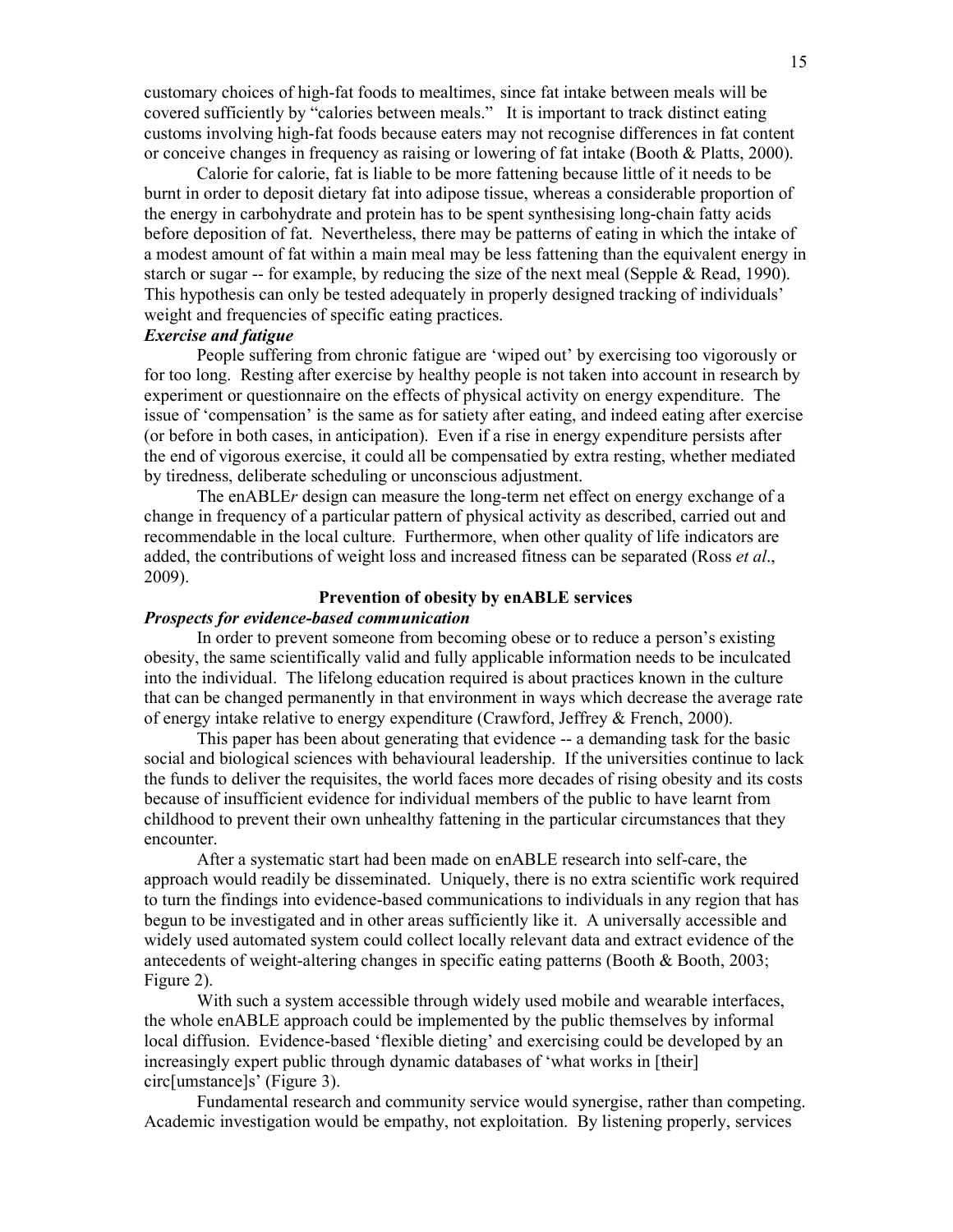would provide powerfully personalised help. The universities could return to their original mission of combining scholarly openness with nourishing the community.

# *Priorities among target groups*

The current statistics on detriment to physical health from habits known to be unhealthy indicate that education from childhood (by trained parents and teachers) may be even more important for obesity-preventative habits than for sexual activities, traffic safety and uses of psychoactive drugs including alcohol and nicotine. Nevertheless it is pointless to divert money and effort for research and action from adult obesity into childhood obesity, not just because of the weakness of evidence for causal connections in general between unhealthy fatness within individuals as children and adults but also because of the widespread intergenerational transfer. Poor weight control in a primary carer in early childhood may promote obesity in the youngster at that time, in adolescence or as an adult, who may in turn care for a child, perpetuating the cycle.

 Thus, as with smoking, the primary focus for prevention needs to remain on stopping the fattening behaviour in early and middle adulthood. Physical activity is most liable to decline rapidly between the teens and the 30s, particularly in office workers (Viner & Cole, 2006). So the initial prime target of enABLE is a wide sociodemographic range of young adults. Once established in such groups, the approach to research, services and evidencebased educational facilities can be extended both to children and also to later adulthood. *Roles of public and commercial service professionals* 

The enABLE system's users could permit access to their individual information by a professional developer who is registered to supply advice or material support such as food, medication, domestic or office facilities, transport or office buildings. Professional practitioners could direct their existing support into the requisite locally evidence-based selfeducational mode. It is crucial that users of the system own the whole of it, not just their own personal data, with management by independent research teams, not by governmental or commercial health or education services.

 From many developments in the market, we know that an evidence-educated public would increase demand for foods that are put to actually healthy uses within a personal mix of eating at home and eating out, facilities for walks and cycling that fit into busy lives, safe and pleasant stairways, and so on. Enterprising commercial providers identify new prospects and design modified or new products to meet a growing beneficial demand, especially if they want a long-term good image for their company and brands. Commercial and public development policies can be informed by anonymised enABLE evidence bases (Figure 3), instead of the decades of ill advised regulations that cultivated misleading and counterproductive claims about fat and sugar content or incentives to slim fast as part of 'calorie-controlled diet' (Booth *et al*., 1981, 1988b) or now even by inducing 'satiety' (Booth & Nouwen, 2010).

#### *Prevention of obesity in chronic disease*

In addition to the benefits to those in good health, evidence-based weight control would be a major advance in the medical management and education in self-care of a substantial proportion of those suffering from chronic disease, whether or not obesity was a contributory factor in each case. Examples include type 2 diabetes, where the lack of permanent effect of state-of-the-art advice on diet and exercise has led to removal of weight loss targets from disease management programmes. If locally evidence-based avoidance and reversal of unhealthy weight gain were available, it would be important too in rehabilitation after a heart attack or a stroke and in management of immobilising lower back pain, osteoarthritis or rheumatoid arthritis of the hip or knee, as well as in primary prevention of certain cancers.

More productive use of professional time and experience than mere disease education would be to guide groups of patients into using their own expertise. A group can be run or can run themselves so that they generate evidence on changes in everyday individual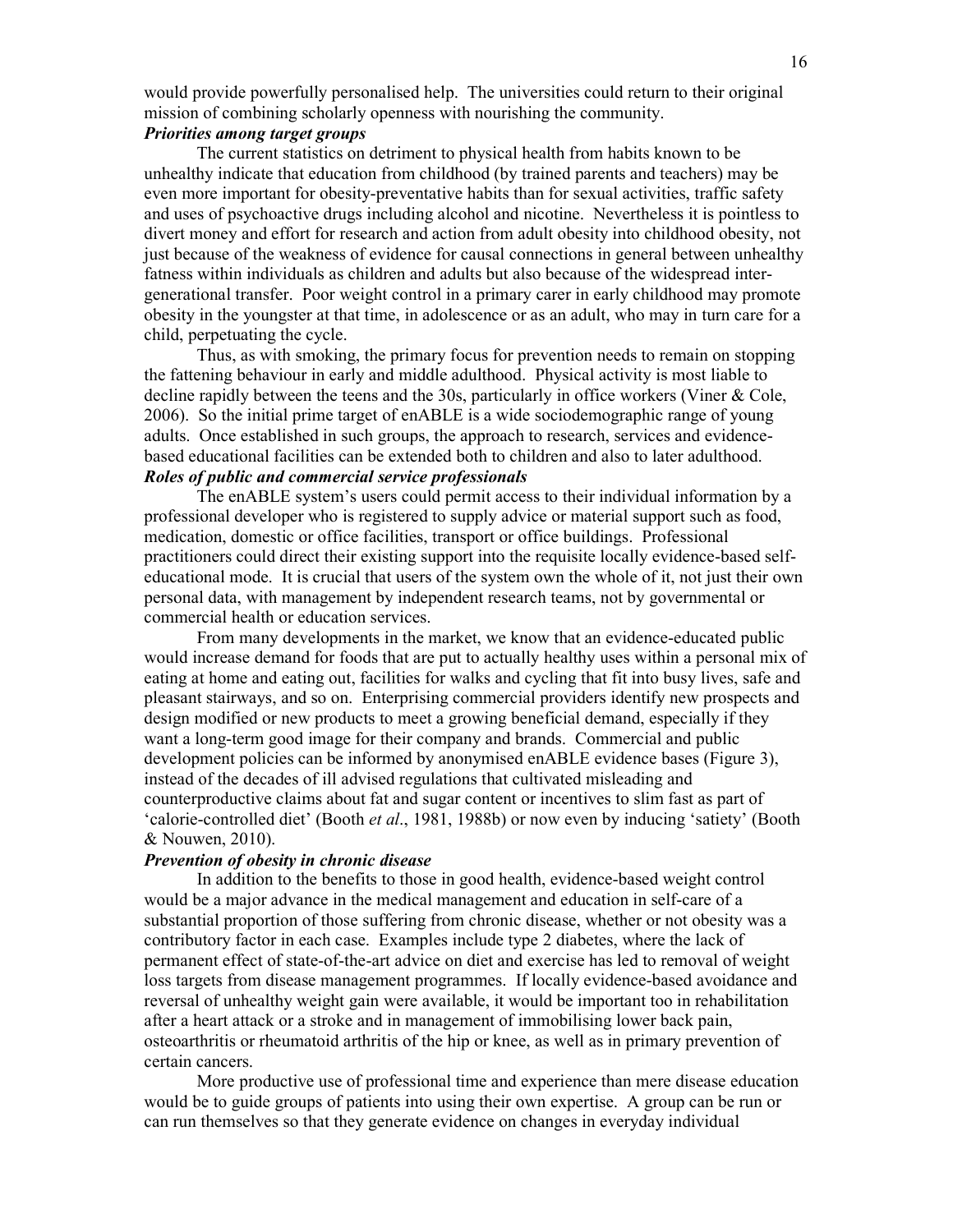behaviour that ameliorate adverse symptoms and even improve the physical condition. Members of a single group living within the same culture can run a fully effective pilot research project on their own data over a sufficient period of time. Moreover, each group's project can be strengthened by sharing evidence with other groups. If an enABLE service were available over the internet, each stage of this self and group experimentation would be greatly enhanced and could also be volunteered to strengthen the main evidence base.

Indeed, a few data from patients can provide a key basis for research professionals to build stronger assessment instruments (e.g. Goodchild *et al.,* 2008) and evidence-based selfcare (cp. a pilot study by Goodchild *et al*., 2004). If service professionals understood the proposed research design, an internet system that permitted the correct ways of sharing of data between groups and using the database would be one of the best ways of building the automated research and intervention system outlined above.

A major opportunity to move in this direction was missed when the concept of "expert patients" was introduced into the UK health services (Department of Health, 2005). Unfortunately research into such groups has focused on the easy task of showing that membership of such a group makes a sufferer feel better empowered and has largely neglected the prior issue of the efficacy of the group by using its own expertise in reducing symptoms, improving functions and slowing or even reversing deterioration of tissues. As a result, health services took the cheap route of setting up groups of patients to be educated in professional expertise concerning their disease and opinions on self-care that have not been shown to improve symptoms or pathogenesis, with RCTs run only on the satisfaction of patients with that addition to the service.

#### **Envoi**

Once this integrated approach to research begins to be implemented, all the above options open up. If the approach were implemented in an automated system for research and service communication and education over the internet, its facilities would be driven by usage. The enABLE system need not be constrained by geography or language. No fundable category of user need be excluded – members of the general public, the users of a particular communications network or interface, or practitioners who are given access by their clients, customers or patients.

In short, there is a theoretically global solution to the geographically global problem of obesity.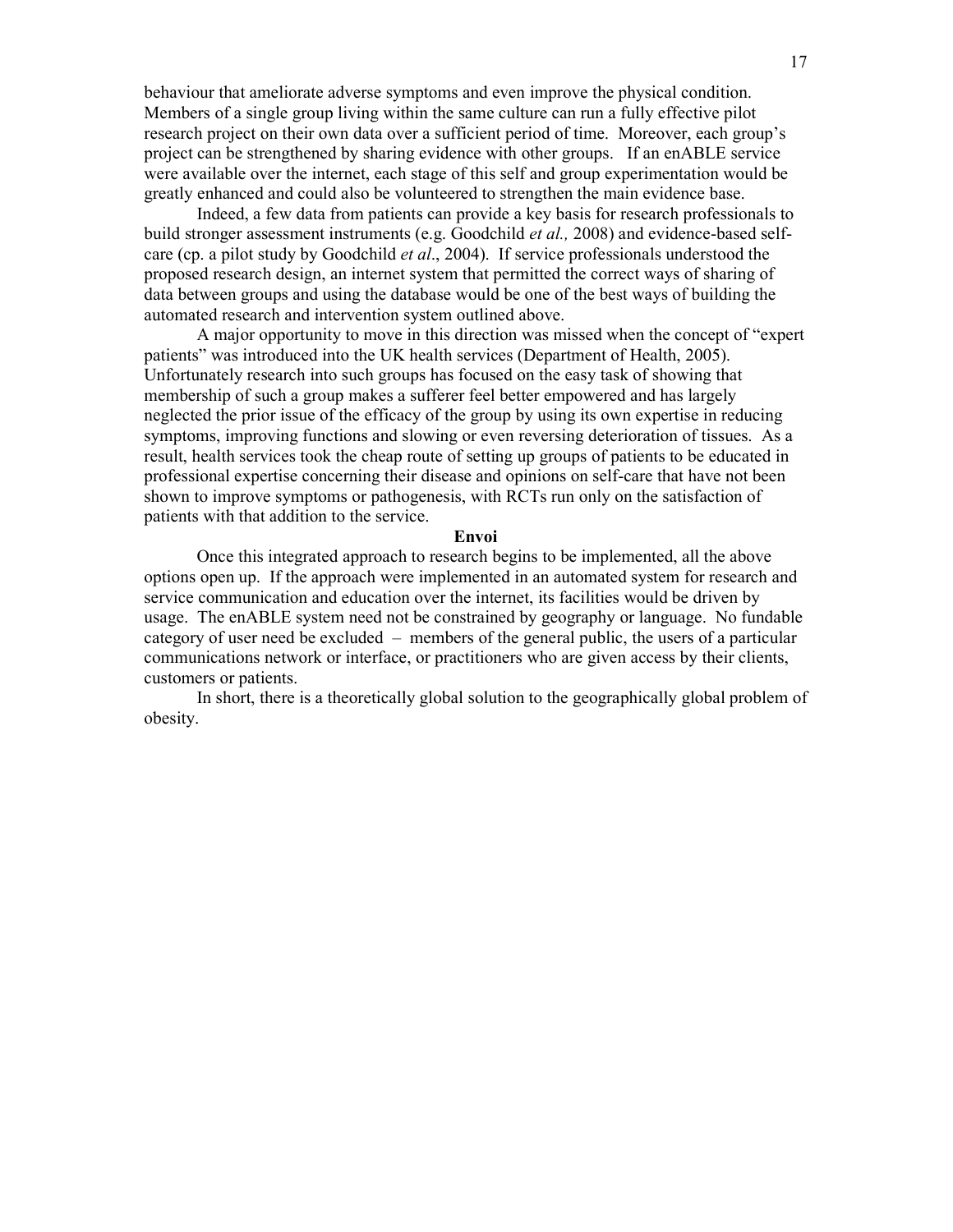### **References**

Anscombe, G.E.M. (1957). *Intention*. Oxford: Blackwell.

- Aphramor, L. (2010). Validity of claims made in weight management research: a narrative review of dietetic articles. *Nutrition Journal* 9, No. 30 (1-9).
- Baranowski, T. (2010). Changing our approach to the design of obesity prevention interventions. In *Sociocultural, behavioral and economic factors in obesity prevention* (Satellite to International Congress of Obesity, Stockholm), p15 (Abstract). http://www.easoobesity.org/task\_forces/documents/EASOPTFSatellite-FinalProgramme.pdf - downloaded on 13 October 2010.
- Barlow, D.H., Nock, M.K., & Hersen, M. (2008). *Single case experimental designs: strategies for studying behavior for change*. New York: Pearson Education.
- Blair, A.J., Booth, D.A., Lewis, V.J., & Wainwright, C.J. (1989). The relative success of official and informal weight reduction techniques. *Psychology and Health* 3, 195-206.
- Blair, A.J., Lewis, V.J., & Booth, D.A. (1990). Does emotional eating interfere with attempts at weight control in women? *Appetite* 15, 151-157.
- Blair, A.J., Lewis, V.J., & Booth, D.A. (1992). Response to leaflets about eating and shape by women concerned about their weight. *Behavioural Psychotherapy (Clinical Section)* 20, 279-286.
- Blundell, J.E., Burley, V.J., Cotton, J.R., & Lawton, C.L. (1993). Dietary fat and the control of energy intake – evaluating the effects of fat on meal size and postmeal satiety. *American Journal of Clinical Nutrition* 57, S772-S778.
- BNF (1987). *Sugars and syrups. Report of the Task Force*. London: British Nutrition Foundation.
- Booth, D.A. (1972). Satiety and behavioral caloric compensation following intragastric glucose loads in the rat. *Journal of Comparative and Physiological Psychology* 78, 412-432.
- Booth, D.A. (1978). First steps towards an integrated quantitative approach to human feeding and obesity, with some implications for research into treatment. In G.A. Bray (Ed.), *Recent advances in obesity research II*, pp. 54-65. London: Newman.
- Booth, D.A. (1980). Acquired behavior controlling energy intake and output. In A.J. Stunkard (Ed.), *Obesity*, pp. 101-143. Philadelphia, PA: W.B. Saunders.
- Booth, D.A. (1988a). A simulation model of psychobiosocial theory of human food-intake controls. *International Journal of Vitamin and Nutrition Research* 58, 55-69.
- Booth, D.A. (1988b). Relationships of diet to health: the behavioral research gaps. In C.H. Manley & R.E. Morse (Eds.), *Healthy eating - a scientific perspective*, pp. 39-76. Wheaton, IL: Allured.
- Booth, D.A. (1988c). Mechanisms from models actual effects from real life: the zerocalorie drink-break option. *Appetite* 11, Supplement, 94-102.
- Booth, D.A. (1996). Measurement of hunger and satiety for long-term weight control. In A. Angel, G.H. Anderson, C. Bouchard, D. Lau, L. Leiter & R. Mendelson (Eds.), *Progress in obesity research: 7*, pp. 355-358. London: John Libbey.
- Booth, D.A. (1998). Promoting culture supportive of the least fattening patterns of eating, drinking and physical activity. *Appetite* 31, 417-420.
- Booth, D.A. (1999). Evidence-based reduction of obesity: identification of a subculture's least fattening eating patterns. *Appetite* 32, 80-85.
- Booth, D.A. (2002). *The enABLE*r *project: evidence-networking Application of Best-Life Education research. Expression of Interest to EU FP4, ID = 28321*. New location to be notified by Cordis.europa.eu (Oct '10) or the document to be mounted on epapers.bham.ac.uk.
- Booth, D.A. (2008). Physiological regulation through learnt control of appetites by contingencies among signals from external and internal environments. *Appetite* 51, 433-441.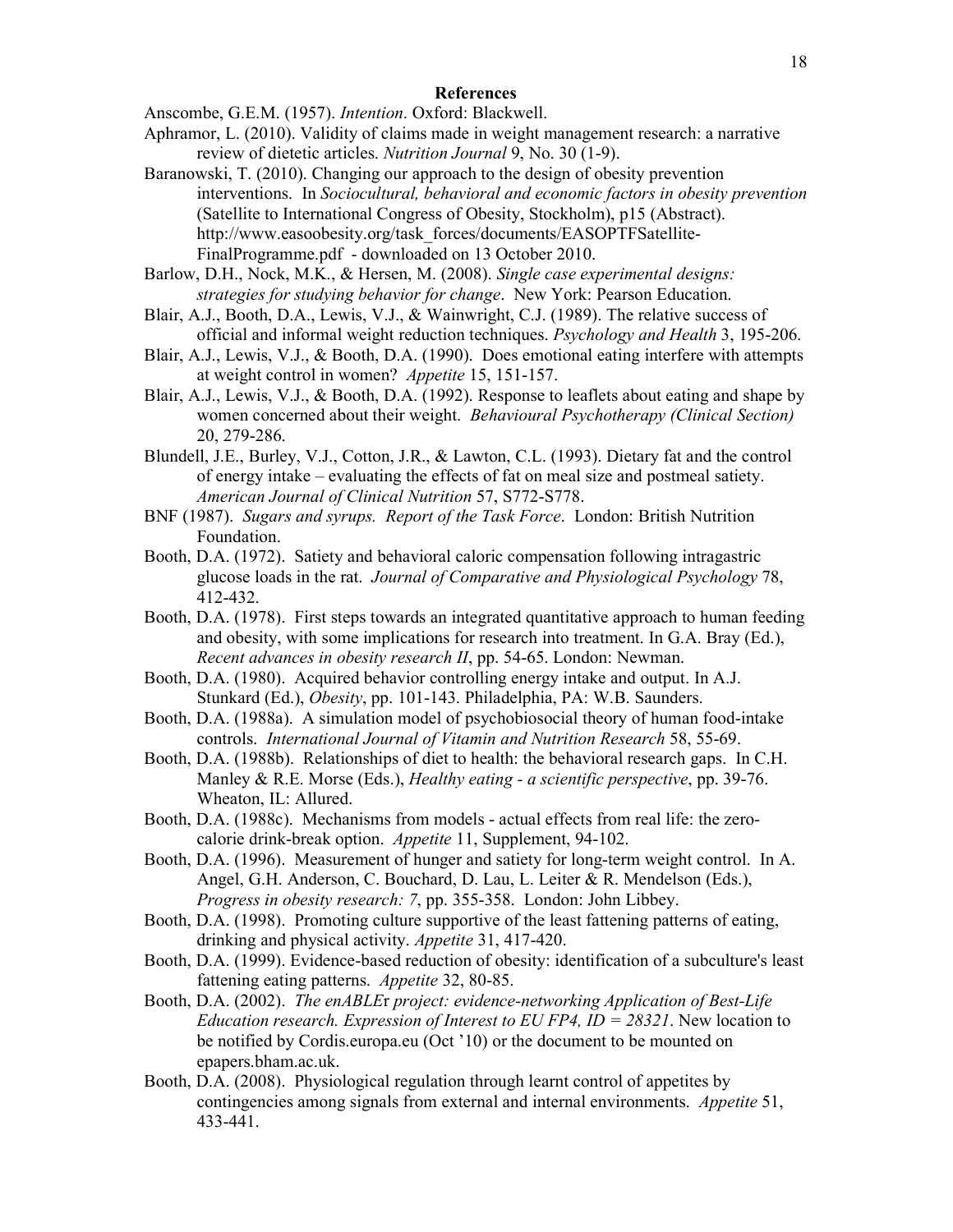- Booth, D.A. (2009). Lines, dashed lines and "scale" ex-tricks. Objective measurements of appetite *versus* subjective tests of intake. *Appetite* 53, 434-437.
- Booth, D.A. & Booth, P.A. (2003). *What works in your circs. The enABLE system.* http://www.wwiyc.org [qualityliving.org site until theft of that domain] - downloaded 13 October 2010.
- Booth, D.A., & Freeman, R.P.J. (1993). Discriminative feature integration by individuals. *Acta Psychologica* 84, 1-16.
- Booth, D.A. & Mather, P. (1978). Prototype model of human feeding, growth and obesity. In D.A. Booth (Ed.), *Hunger models: computable theory of feeding control*, pp. 279-322. London: Academic Press.
- Booth, D.A., & Nouwen, A. (2010). Satiety is no way to slim. *Appetite* 55, in press.
- Booth, D.A., & Platts, R.G. (2000). Tool for assessing and reducing an individual's fat intake. *Appetite* 34, 107-108.
- Booth, D.A., Blair, A.J., Lewis, V.J., & Baek, S.H. (2004). Patterns of eating and movement that best maintain reduction in overweight. *Appetite* 43, 277-283.
- Booth, D.A., Chase, A., & Campbell, A.T. (1970). Relative effectiveness of protein in the late stages of appetite suppression in man. *Physiology and Behavior* 5, 1299-1302.
- Booth, D.A., Fuller, J. & Lewis, V.J. (1981). Human control of body weight: cognitive or physiological? Some energy-related perceptions and misperceptions. In L.A. Cioffi, W.P.T. James & T.B. Van Itallie (Eds.), *The body weight regulatory system: normal and disturbed aspects*, pp. 305-314. New York: Raven Press.
- Booth, D.A., Kendal-Reed, M.S., & Freeman, R.P.J. (201x). A strawberry by any other name would smell as sweet, green, fruity and buttery. Multisensory cognition of a food aroma. *Appetite* , in press.
- Booth, D.A., Lewis, V.J., & Blair, A.J. (1990). Dietary restraint and binge eating: pseudoquantitative anthropology for a medicalised problem habit? *Appetite* 14, 116-119.
- Booth, D.A., Toates, F.M., & Platt, S.V. (1976). Control system for hunger and its implications in animals and man. In D. Novin, W. Wyrwicka & G.A. Bray (Eds.), *Hunger: basic mechanisms and clinical implications*, pp. 127-142. New York: Raven Press.
- Booth, D.A., Treharne, G.J., Kitas, G.D., & Kumar, S. (2007). Avoidance of unhealthy fattening: a longstanding proposal. *Appetite* 48, 129-134.
- Bowman, S.J., Booth, D.A, Platts, R.G., & the UK Sjögren's Interest Group (2004). Measurement of fatigue and discomfort in primary Sjogren's syndrome using a new questionnaire tool. *Rheumatology* 43, 758-764.
- Bravata, D.M., Sanders, L., Huang, J., Krumholz, H.M., Olkin, I., Gardner, C.D., & Bravata, D.M. (2003). Efficacy and safety of low-carbohydrate diets – a systematic review. *Journal of the American Medical Association* 289, 1837-1850.
- Chamontin, A., Pretzer, G., & Booth, D.A. (2003). Ambiguity of 'snack' in British usage. *Appetite* 41, 21-29.
- Coakley, E.H., Rimm, E.B., Colditz, G.H., Kawachi, I., & Willett, W. (1998). Predictors of weight change in men. Results from the Heatlth Professionals Follow-up Study. *International Journal of Obesity* 22, 89-96.
- Conner, M.T., Haddon, A.V., Pickering, E.S., & Booth, D.A. (1988). Sweet tooth demonstrated: individual differences in preference for both sweet foods and foods highly sweetened. *Journal of Applied Psychology* 73, 275-280.
- Cotton, J., Burley, V.J., Weststrate, J.A., & Blundell, J.E. (1994). Dietary fat and appetite similarities and preferences in the satiating effects of meals supplemented with either fat or carbohydrate. *Journal of Human Nutrition and Dietetics* 7, 11-24.
- Crawford, D., Jeffrey, R.W., & French, S.A. (2000). Can anyone successfully control their weight? Findings of a 2-year community-based study of men and women. *International Journal of Obesity* 24, 1107-1110.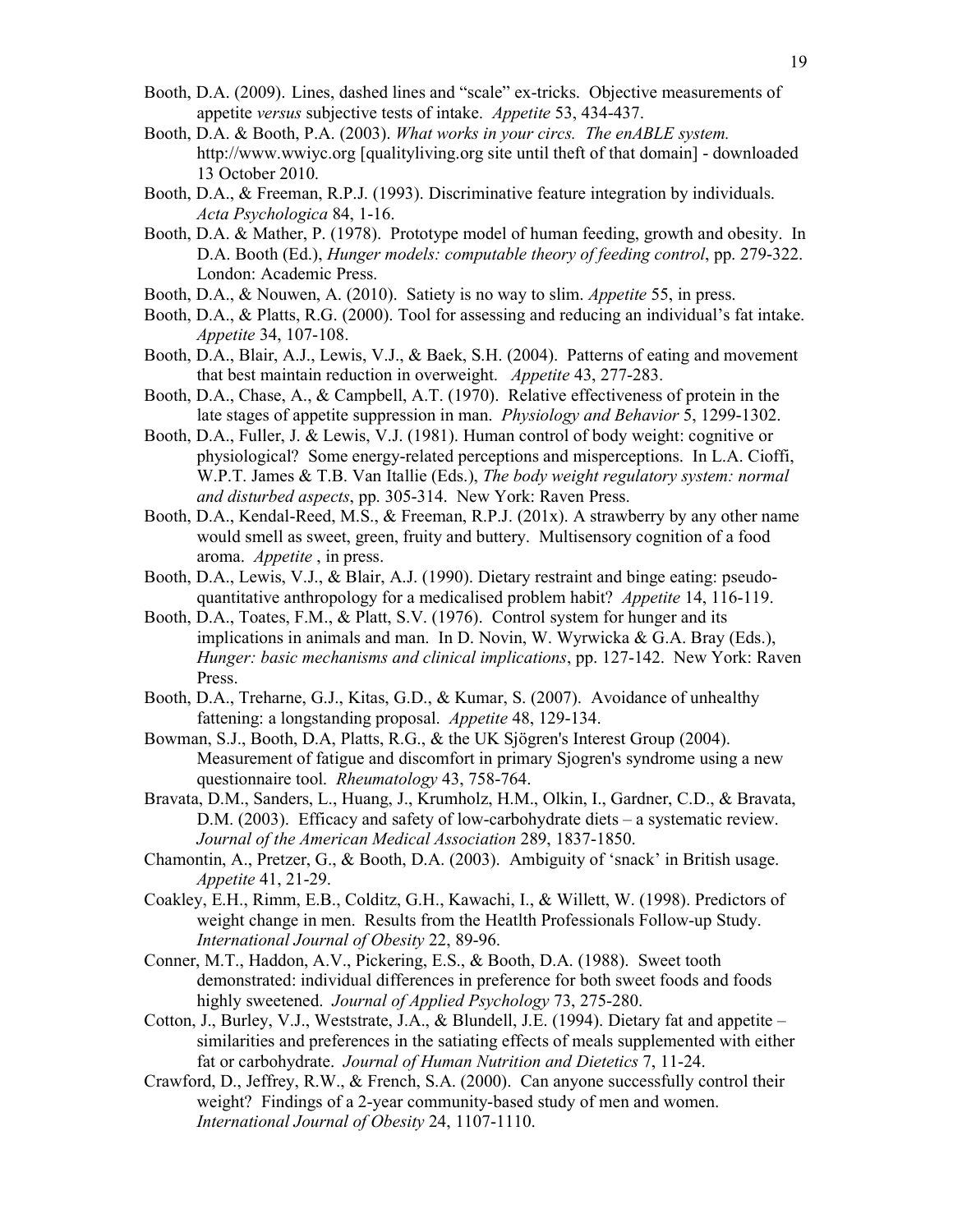- Department of Health (2007). *The Expert Patients Programme*. London: Departmernt of Health. Document DH\_4102757 on http://webarchive.nationalarchives.gov.uk dowloaded 14 October 2010.
- Diabetes Prevention Program Research Group (2002). Reduction in the incidence of type 2 diabetes with lifestyle intervention or metformin. *New England Journal of Medicine* 346, 393-403.
- DiMeglio, D.P., & Mattes, R.D. (2000). Liquid versus solid carbohydrate: effects on food intake and body weight. *International Journal of Obesity* 24, 794-800.
- Drummond, S.E., Crombie, N.E., & Kirk, T.R. (1996). A critique of the effects of snacking on body weight status. *European Journal of Clinical Nutrition* 22, 105-112.
- Edholm, O.G., Fletcher, J.G., Widdowson, E.M., & McCance, R.A. (1955). The energy expenditure and food intake of individual men. *British Journal of Nutrition* 9, 286- 300.
- Ferster, C.B., Nurnberger, J.I., & Levitt, E.B. (1962). The control of eating*. Journal of Mathetics* 1, 87-109. Reprinted (1996) *Obesity Research* 4, 401-410.
- Freeman, R.P.J., & Booth, D.A. (2010). Users of 'diet' drinks who think that sweetness is calories. *Appetite* 55, 152-155.
- French, J.A., Wainwright, C.J., Booth, D.A., & Hamilton, J. (1992). Effects of meat species and particle size on postprandial satiety. *Proceedings of the Nutrition Society* 51, 57A.
- French, S.A., Jeffrey, R.W., & Murray, D. (1999). Is dieting good for you? Prevalence, duration and associated weight and behaviour changes for specific weight loss strategies over 4 years in US adults. *International Journal of Obesity* 23, 320-327.
- Garrow, J.S. (1974). *Energy balance and obesity in man*. Amsterdam: Elsevier / North Holland.
- Garrow, J.S. (1987). Energy balance in man -- an overview. *American Journal of Clinical Nutrition* 45, 1114-1119.
- Goodchild, C.E., Platts, R.G., Booth, D.A., & Bowman, S.J. (2004). Retrospective evidence of symptom-ameliorating behaviour from expert patients with rheumatic disease. *PsyPAG Quarterly* (Issue 53), 21-27.
- Goodchild, C.E., Treharne, G.J., Booth, D.A., Kitas, G.D., & Bowman, S.J. (2008). Measuring fatigue among women with Sjögren's syndrome or rheumatoid arthritis: a comparison of the Profile of Fatigue (ProF) and the Multidimensional Fatigue Inventory (MFI). *Musculoskeletal Care* 6, 31-48.
- Greenberg, R.P., Bornstein, R.F., Zborowski, M.J., Fisher, S., & Greenberg, M.D. (1994). A metaanalysis of fluoxetine outcome in the treatment of depression. *Journal of Nervous and Mental Disease* 182, 547-551.
- Hainer, V., Kunesova, M., Bellisle, F., Hill, M., Braunerova, R., & Wagenknecht, M. (2005). *International Journal of Obesity* 29, 208-216.
- Hersen, M., & Barlow, D.H. (1973). *Single-case experimental design*. Pergamon, New York
- Jarvandi, S., Booth, D.A., & Thibault, L. (2007). Hyper-homeostatic learning of anticipatory hunger in rats. *Physiology & Behavior* 92, 541-547.
- Jeffrey, R.W., French, S.A., & Rothman, S.J. (1999) Stage of change as a predictor of success in weight control in adult women. *Health Psychology* 18, 543-546.
- Kayman, S., Bruvold, W., & Stern, J.S. (1990). Maintenance and relapse after weight loss in women – behavioral aspects. *American Journal of Clinical Nutrition* 52, 800-807.
- Kissileff, H.R., Booth, D.A., Thornton, J.C., Pi-Sunyer, F.X., Pierson, R.N., & Lee, J. (2008). Human food intake is discriminatively sensitive to gastric signaling. *Appetite* 51, 759.
- Knauper, B., Cheema, S., Rabiau, M., & Borton, O. (2005). Self-set dieting rules: adherence and prediction of weight loss success. *Appetite* 44, 283-288.
- Lewis, V.J., & Booth, D.A. (1986). Causal influences within an individual's dieting thoughts, feelings and behaviour. In J.M. Diehl & C. Leitzmann (Eds.), *Measurement and*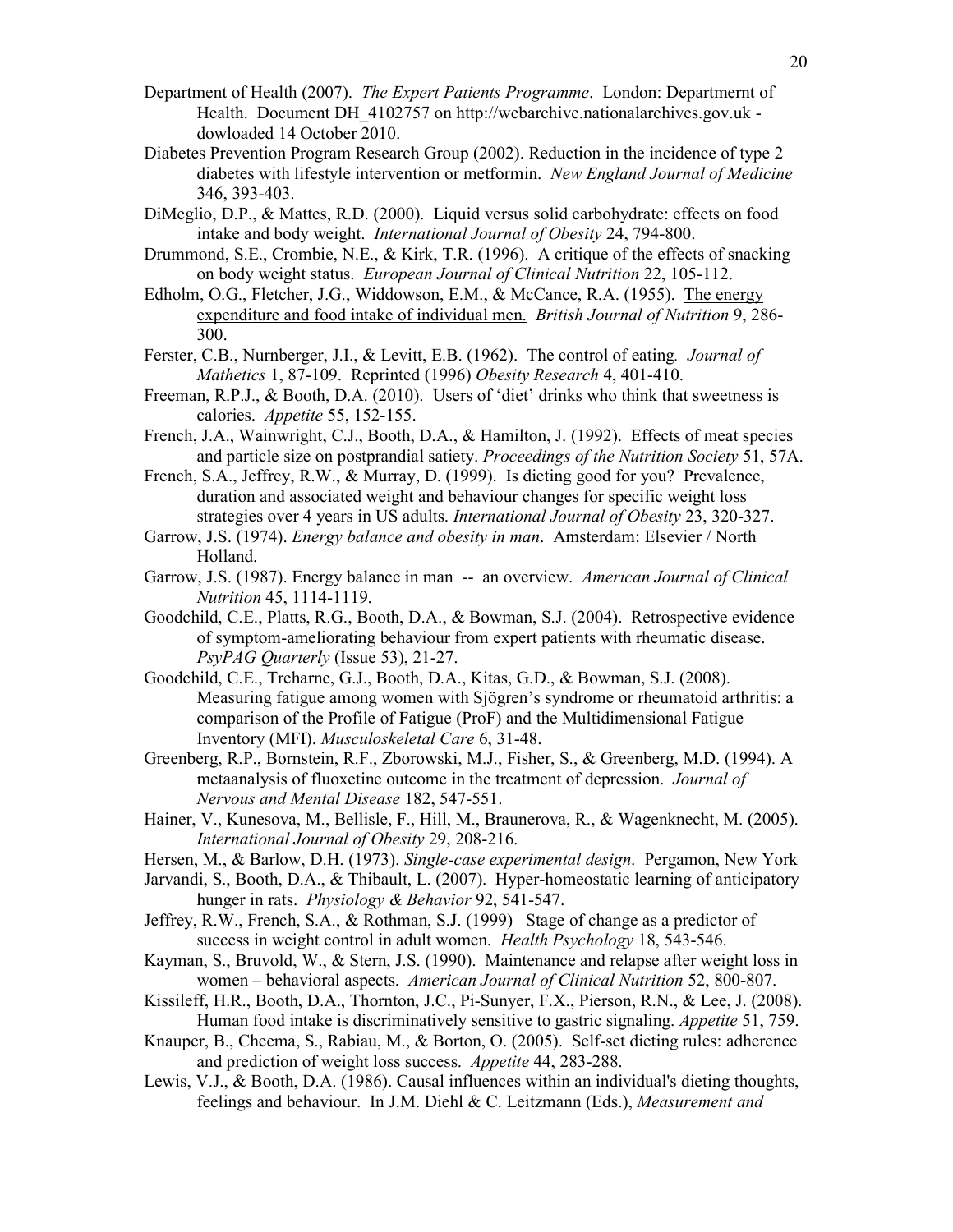*determinants of food habits and food preferences*, pp. 187-208. Wageningen: University Department of Human Nutrition (EEC Concerted Action Project).

- Lewis, V.J., Blair, A.J., & Booth, D.A. (1992). Outcome of group therapy for body-image emotionality and weight-control self-efficacy. *Behavioural Psychotherapy (Clinical Section)* 20, 155-166.
- Linde, J.A., Jeffery, R.W., French, S.A., Pronk, N.P., & Boyle, R.G. (2005). Self-weighing in weight gain prevention and weight loss trials. *Annals of Behavioral Medicine* 30, 210- 216.
- Mahoney, M.J. (1975). Fat fiction. *Behavior Therapy* 6, 416-418.
- Mortensen, L.H., Siegler, I.C., Barefoot, J.C., Gronbaek, M., & Sorensen, T.I.A. (2006). Prospective associations between sedentary lifestyle and BMI in midlife. *Obesity* 14, 1462-1471.
- NHS Centre for Reviews and Dissemination (1997). The prevention and treatment of obesity. *Effective Health Care* 3, (2).
- NIH OBSSR (2009). Transformative R01 Program. Understanding human behavior change. http://obssr.od.nih.gov/scientific\_areas/health\_behaviour/behaviour\_changes/index.as px - downloaded 14 October 2010.
- Ross, K.M., Milsom, V.A., Rickel, K.A., DeBraganza, N., Gibbons, L.M., Murawski, M.E., & Perri, M.G. (2009). The contributions of weight loss and increased physical fitness to improving health-related quality of life. *Eating Behaviors* 10, 84-88.
- Savage. J.S., Hoffman, L., & Birch, L.L. (2009). Dieting, restraint and disinhibition predict women's weight change over 6 y. *American Journal of Clinical Nutrition* 90, 33-40.
- Sedlmeier, P., & Betsch, T. (Eds.) (2002). *Etc. Frequency processing and cognition*. Oxford: Oxford University Press.
- Sepple, C., & Read, N.W. (1990). Effect of prefeeding lipid on food intake and satiety in man. *Gut* 31, 158-161.
- Skov, A.R., Toubro, S., Ronn, B., Holm, L., & Astrup, A. (1999). Randomized trial on protein vs carbohydrate on ad libitum fat reduced diet for the treatment of obesity. *International Journal of Obesity* 23, 528-536.
- Thibault, L., & Booth, D.A. (2006). Reinforcement of flavour-specific anticipatory hunger by lack of either protein or carbohydrate. *Physiology and Behavior* 88, 201-210.
- Thomson, R. (1962). Side-effects and placebo amplification. *British Journal of Psychiatry* 140, 64-68.
- Tordoff, M.G., & Alleva, A.M. (1990). Effect of drinking soda sweetened with aspartame or high-fructose corn syrup on food intake and body weight. *American Journal of Clinical Nutrition* 51, 963-969.
- VanWormer. J.J., French, S.A., Pereira, M.A., & Welsh, E.M. (2008). The impact of regular self-weighing on weight management: a systematic literature review. *International Journal of Behavioral Nutrition and Physical Activity* 5, No. 54 (1-10).
- van Dantzig, S., Pecher, D., & Zwaan, R.A. (2008). Approach and avoidance as action effects. *Quarterly Journal of Experimental Psychology* 61, 1298-1306.
- Viner, R.M., & Cole, T.J. (2006). Who changes body mass between adolescence and adulthood? Factors predicting change between 16 years and 30 years in the 1970 British Birth Cohort. *International Journal of Obesity* 30, 1368-1374.
- Viskaal-vanDongen, M., Kok, F.J., & de Graaf, C. (2010). Effects of snack consumption for 8 weeks on energy intake and body weight. *International Journal of Obesity* 34, 319- 326.
- Westenhoefer, J., Stunkard, A.J., & Pudel, V. (1999). Validation of the flexible and rigid control dimensions of dietary restraint. *International Journal of Eating Disorders* 26, 53-64.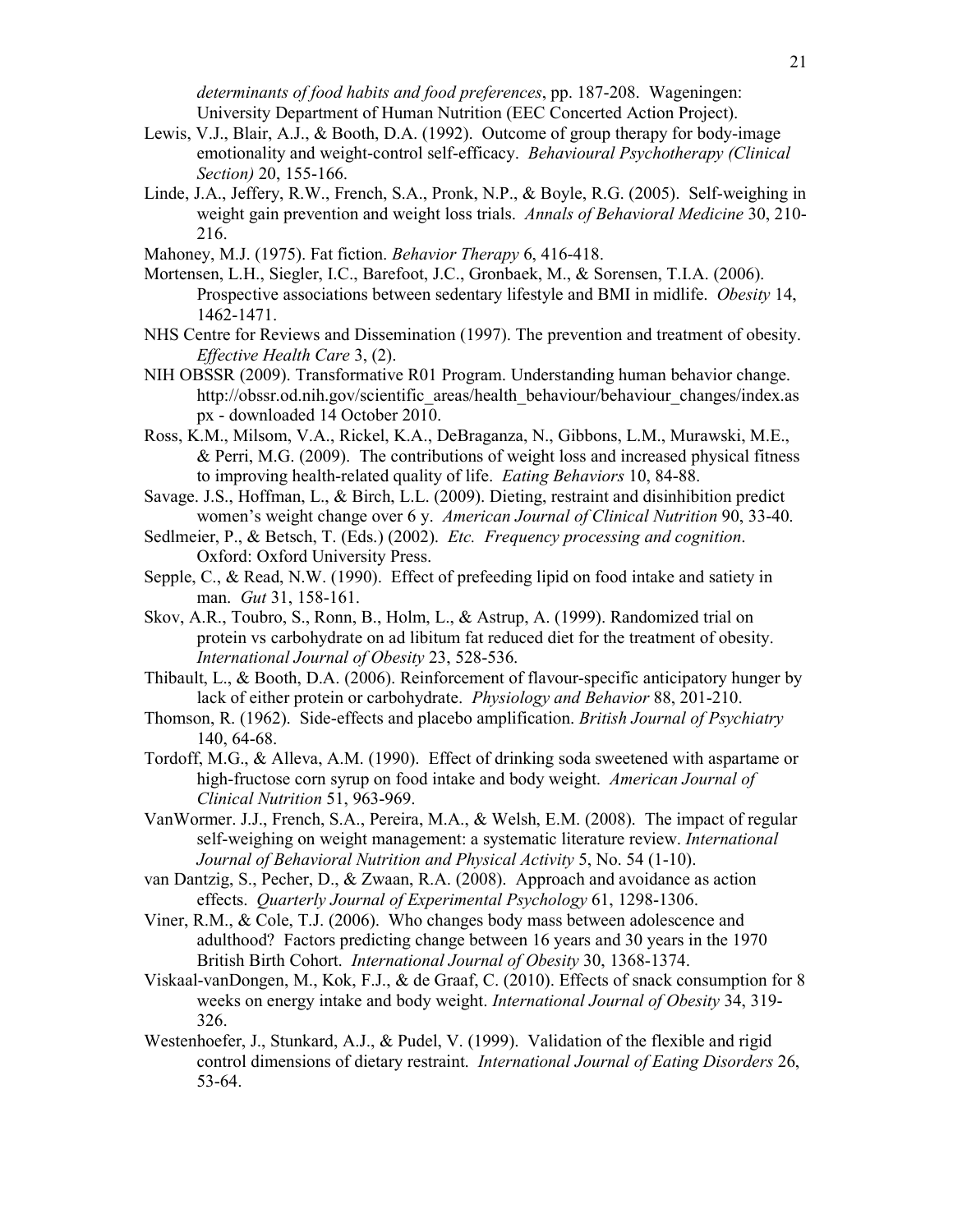Westenhoefer, J., von Falck, B., Stellfeldt, A., & Fintelmann, S. (2003). Behavioural correlates of successful weight reduction at 3 y. Results from the Lean Habits Study. *International Journal of Obesity* 28, 334-335. Wittgenstein, L. (1953). *Philosophical investigations*. Oxford: Blackwell.

### **Captions to Figures**

Figure 1. The creation and distribution of evidence on customs that improve welbeing in the enABLE*r/s* system (Booth, 1988b, 1998, 1999, 2002).

Figure 2. The evidence-generating and evidence-delivering loop in enABLE*r* that is achievable though computations communicating over the internet (Booth & Booth, 2003). C-ICT: computational information-communication technology ('kicked into Life').

Figure 3. Dynamic evidence-bases from enABLE research delivering services to members of the public and to practitioners who provide to the public (Booth, 2002; Booth & Booth, 2003).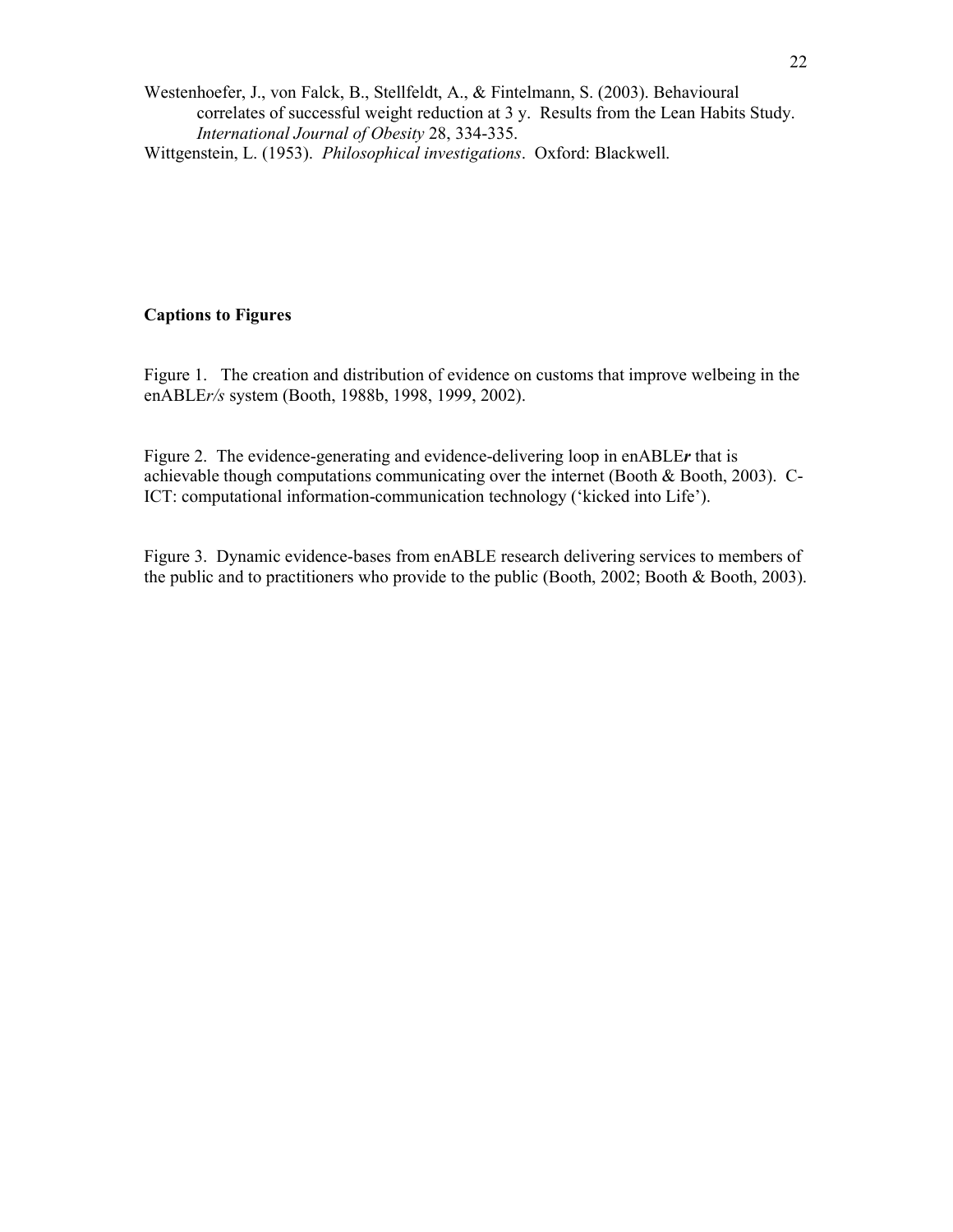Figure 1

# The **enABLE***r***/***s* system

# **e**vidence-**n**etworking

evidence-*producing* & evidence-*generating* secure, anonymised

# **A**pplication

databases for research & service

# for **B**etter **L**iving

all QoL outcomes

# **E**ducation

information personally tailored in culture's own terms

# *research*

universitiesbased

# *services to*

individual members of the public & professionals in their practice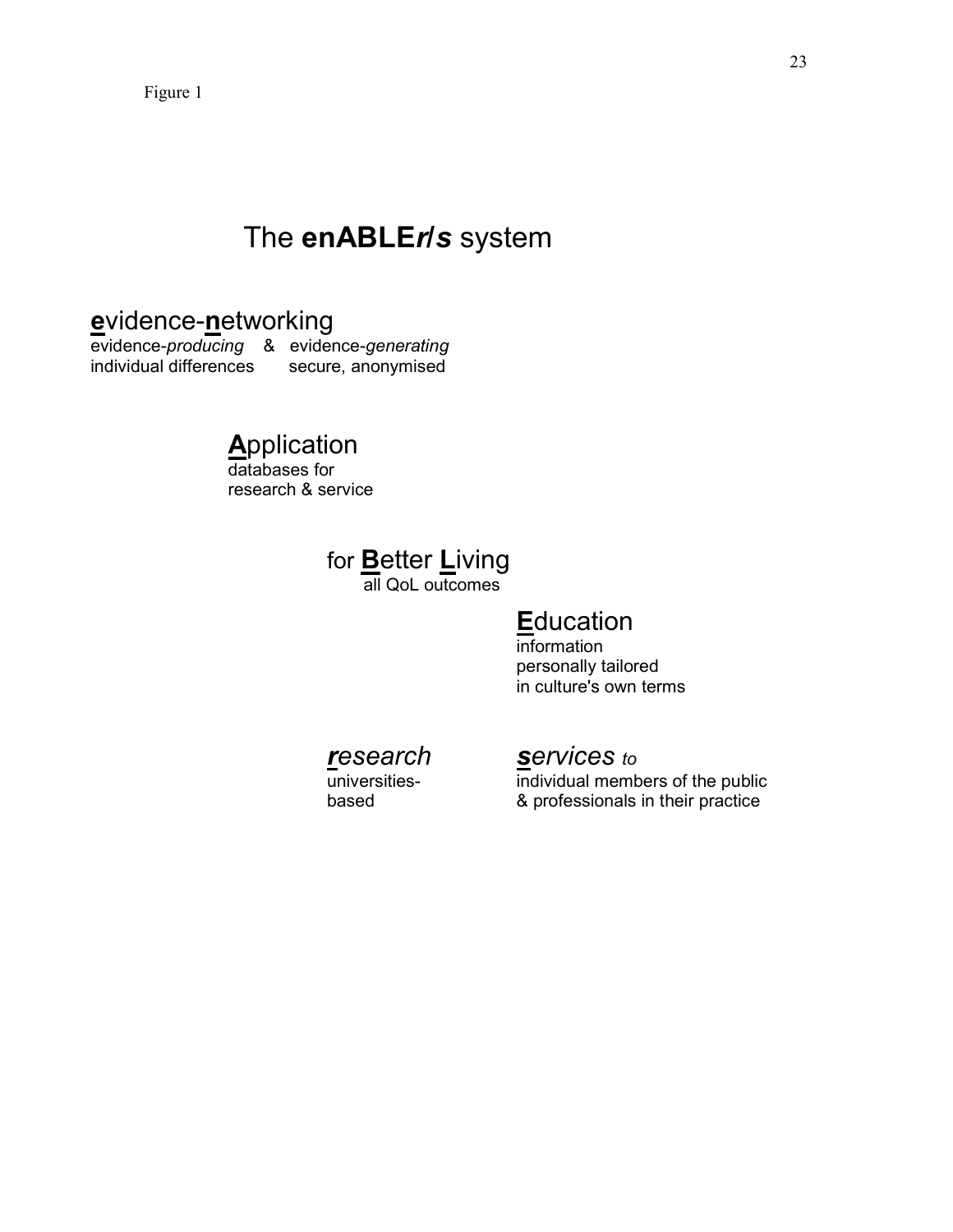Figure 2

# *not-for-profit C-ICT*